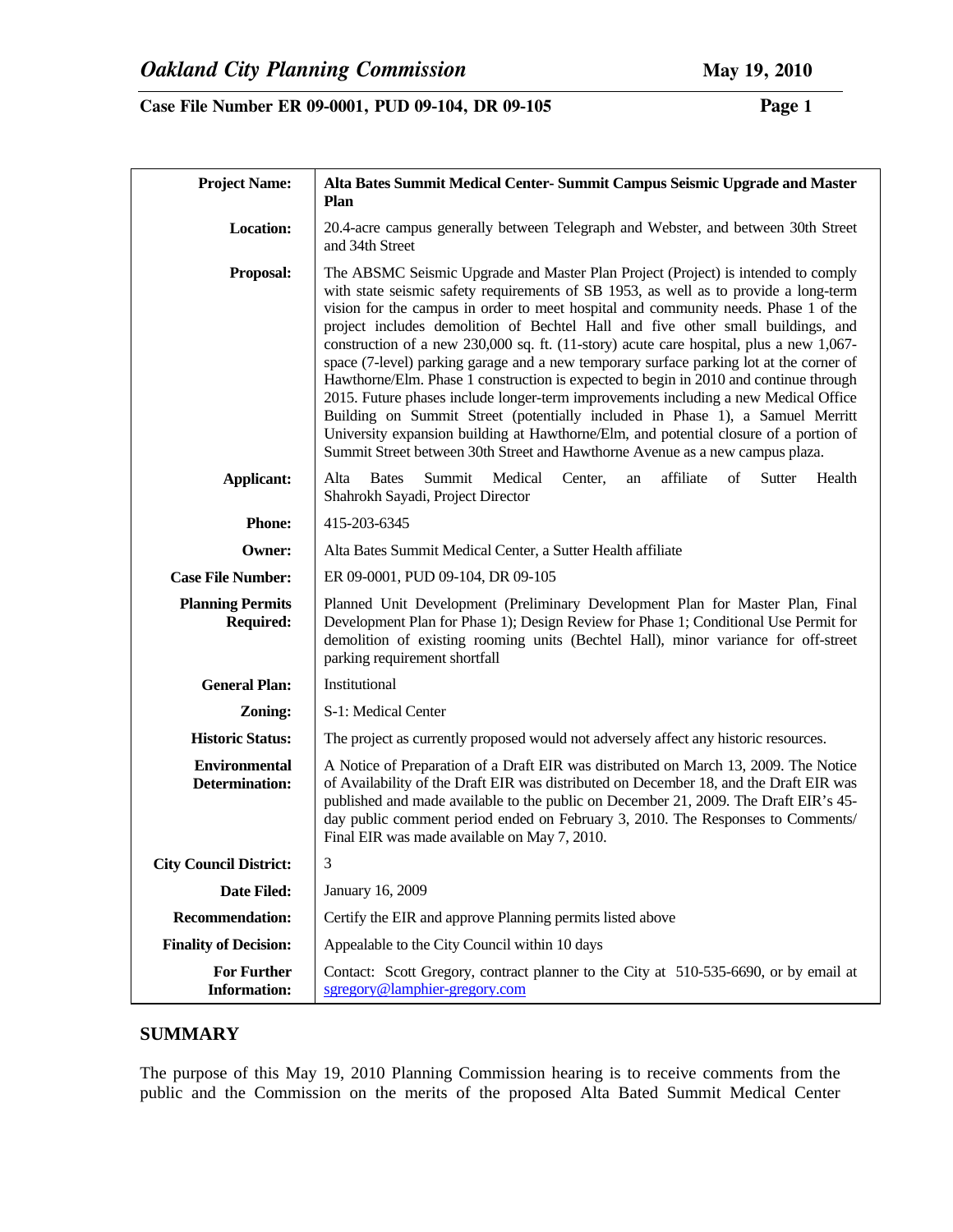(ABSMC) Summit Campus Seismic Upgrade and Master Plan Project (Project) and on the adequacy of its EIR, and to consider the following actions pertaining to the project:

- 1. Adoption of the CEQA findings for the Project, which include certification of the EIR, rejection of alternatives as infeasible, and a Statement of Overriding Considerations;
- 2. Approval of the Transportation Demand Management (TDM) Plan and Greenhouse Gas Reduction Plan for the ABSMC, in compliance with City of Oakland Standard Condition of Approval TRANS-1 and EIR Mitigation Measure AIR-8;
- 3. Approval of the Planned Unit Development permit, including approval of the Preliminary Development Plan for the entire campus, and the Final Development Plan (including Design Review) for Phase 1 improvements;
- 4. Approval of a minor variance to the City-s off-street parking requirements for buildout of the Project ; and to
- 5. Approval of a Conditional Use Permit for the demolition of Bechtel Hall, a building containing currently vacant rooming units.

As more fully described and explained in the following sections of this staff report, staff recommends that the Planning Commission certify the EIR and approve the Project subject to the conditions, requirements, and findings contained in or attached to this staff report.

# **BACKGROUND**

On January 16, 2009 ABSMC initiated a project application and request for environmental review of their proposed Project. The Project is intended to comply with state seismic safety requirements of SB 1953, as well as to provide a long-term vision for the campus in order to meet hospital and community needs. Since then, the City of Oakland has held the following public hearings on this project:

- February 18, 2009 Planning Commission EIR Scoping Session to solicit public, Commission and Responsible Agency comments on information and analysis to be contained in the EIR
- April 19, 2009 Design Review Committee hearing to provide an early opportunity to review conceptual designs for the project and to solicit comments on those preliminary designs
- January 20, 2010 Planning Commission hearing to take comments on the adequacy of the Draft EIR
- February 8, 2010 Landmarks Preservation Advisory Board (LPAB) hearing to address comments on the DEIR specifically pertaining to the adequacy of the analysis of cultural resources
- February 24, 2010 Design Review Committee hearing to review proposed design changes and to make a recommendation to the Planning Commission regarding Design Review approval for the Phase 1 design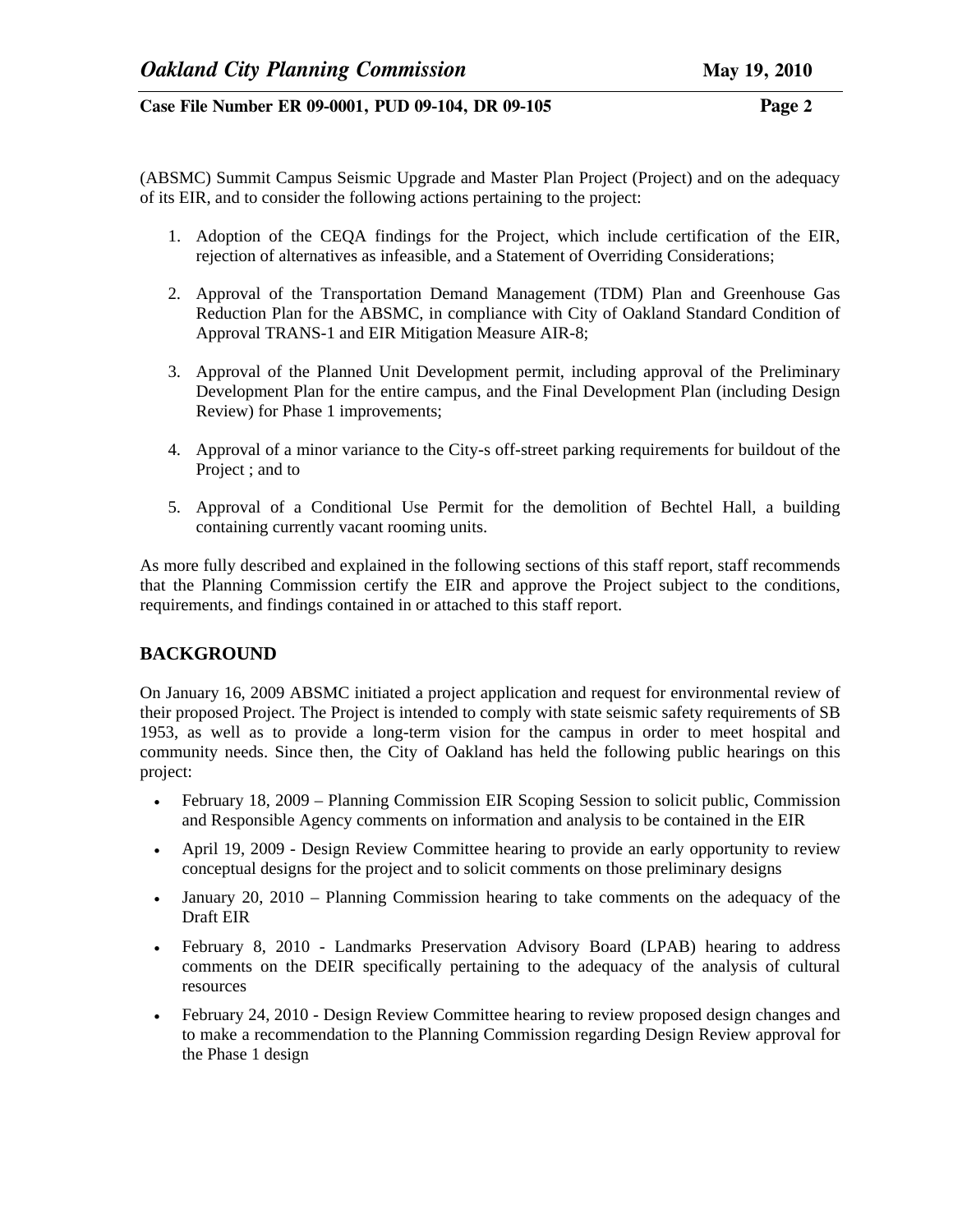In addition, the applicant has held several informal community information meetings on January 28th, March  $16^{th}$  and April  $16^{th}$  of 2009.

Several project documents are posted on the City's Major Project website, including the EIR. These documents can be found at the following link:

http://www.oaklandnet.com/government/ceda/revised/planningzoning/MajorProjectsSection/AltaBate sSummitMedicalCenter.html

## **PROJECT DESCRIPTION**

#### **ABSMC Campus**

The existing ABSMC campus is located in the Central Oakland planning sub-area, south of I-580. The approximately 20-acre campus is bounded between Telegraph Avenue and Webster Street, and between  $30<sup>th</sup>$  Street and  $34<sup>th</sup>$  Street. The campus currently contains approximately 1.4 million square feet of medical-related building space including the 337-bed acute care hospital within the existing Merritt Pavilion. The project site consists of 25 separate parcels all currently owned by ABSMC, a Sutter Health affiliate.

#### **Project Components**

The proposed Project is designed to bring the acute care patient facilities at the Alta Bates Summit campus into compliance with current state law (SB 1953), which imposes seismic requirements on all acute care facilities throughout the state. Pursuant to SB 1953 criteria, the existing Merritt Pavilion does not meet future state-mandated earthquake-resistant standards for hospitals. A primary objective of the proposed project is to replace the acute care patient facilities within the existing Merritt Pavilion with a new Patient Care Pavilion. So long as construction is commenced by January 1, 2011, construction of the new acute care facilities must be completed prior to January 1, 2015. The Master Plan is also designed to provide a long-term cohesive vision for the ABSMC campus to ensure that it continues to meet both hospital and community needs well into the future.

#### Phase 1

Phase 1 of the Master Plan includes near-term projects to be completed by year 2015. These nearterm improvements include demolition of six existing buildings to provide for construction of the following.

- A new 11-story approximately 230,000-square-foot Patient Care Pavilion (hospital) with 309 acute care beds is proposed to be constructed on the north side of Hawthorne Avenue adjacent and connected to the existing Merritt Pavilion. The new Patient Care Pavilion would replace the acute care patient facilities within the Merritt Pavilion. The Patient Care Pavilion building would consist of two major components, a patient care tower and a basement/rooftop central utility plant.
- The vacated space within the Merritt Pavilion would eventually be backfilled with non-acute care, medical-related uses.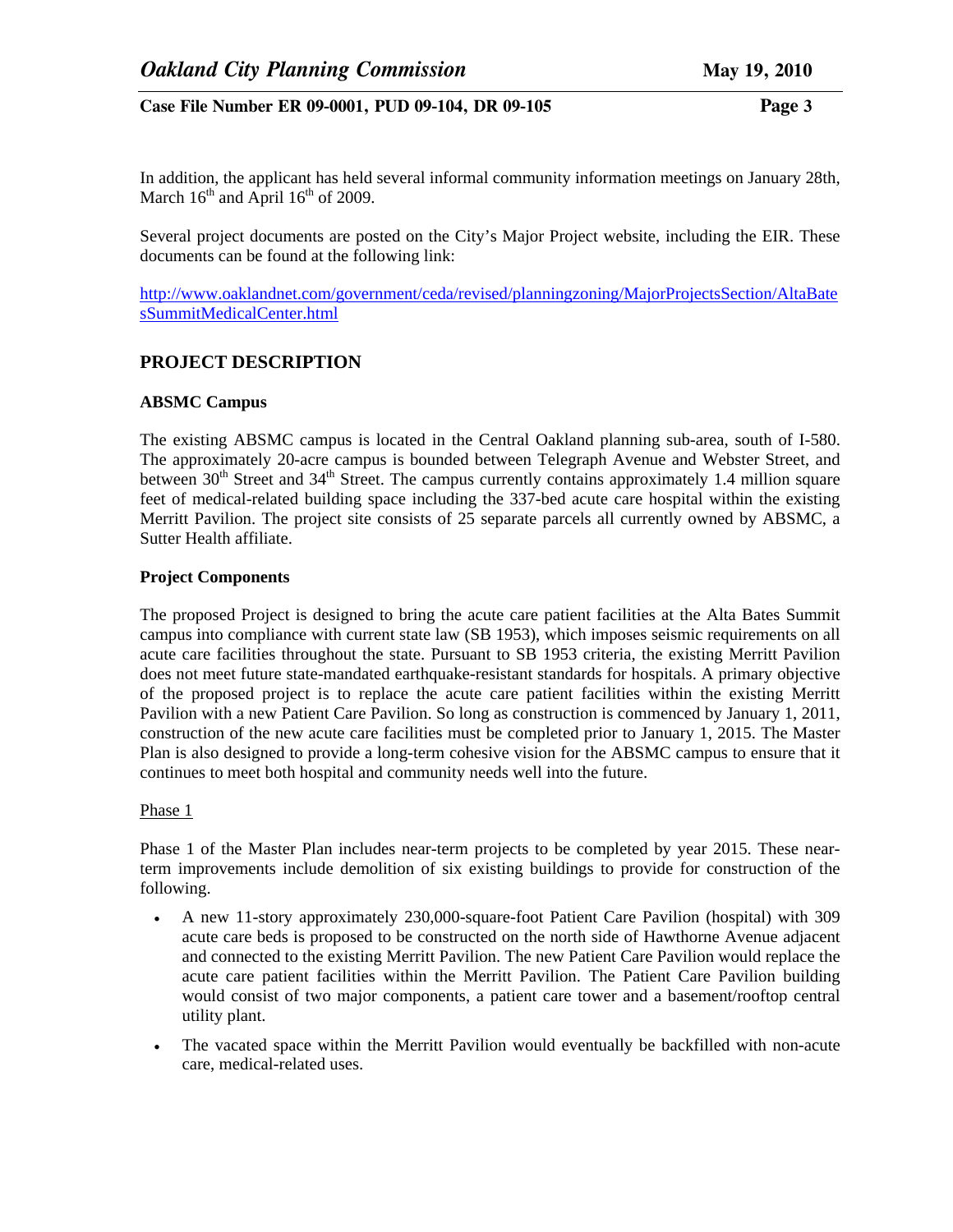- The Emergency Department would be relocated to a more central location within the Merritt Pavilion, in closer proximity to the new Patient Care Pavilion.
- A new seven-level, 1067-space, 392,800-square-foot parking garage would be constructed along the southern side of Hawthorne Avenue near Elm Street.
- A new temporary surface parking lot, also to be used for construction staging, would be provided on the north side of Hawthorne Avenue at Elm Street.
- Two new emergency generators would be installed at the rear (westerly edge) of the existing Merritt parking garage to serve the new Patient Care Pavilion.
- On-site circulation improvements (vehicle, pedestrian and bicycle) would be constructed to provide access to these new facilities.

The proposed Phase 1 Site Plan is presented in **Figure 1**.

#### Future Phases

Future phases of the Summit Campus Master Plan are presented in **Figure 2**. The proposed Future Phases include demolition of existing buildings at 3023 and 3043 Summit Street (which are currently used as administrative office space), to make room for construction of the following.

- A new one-story, 32,000-square-foot fitness center would be located at the top of the Phase 1 parking structure for use by ABSMC employees and Samuel Merritt University employees and students.
- A new potentially eight-story, 175,000-square-foot medical office building (MOB) would be constructed on the west side of Summit Street.
- A new four-story, 72,500-square-foot building for use by Samuel Merritt University would be constructed on the site of the temporary surface parking lot developed in Phase 1, near Hawthorne Avenue / Elm Street.
- A 1-block section of Summit Street from  $30<sup>th</sup>$  Street to Hawthorne Avenue would potentially be closed to through traffic to create a new, internal pedestrian plaza space for the campus.

Future phase construction activity on the site could occur after Phase 1 and any time prior to 2035. ABSMC has also requested the flexibility to construct the new medical office building along Summit Street concurrent with Phase 1, should circumstances warrant, and this scenario was fully analyzed in the EIR.

## **Required Permits and Approvals**

In addition to certification of the EIR, the following discretionary actions and approvals are anticipated in order to approve the Project:

- Planning Commission approval of a Planned Unit Development (PUD) permit pursuant to Planning Code Chapter 17.142, including a Preliminary Development Plan (PDP) for entirety of the Master Plan and a Final Development Plan (FDP) for Phase 1
- Planning Commission approval of Design Review for Phase 1, pursuant to Planning Code Chapter 17.136.120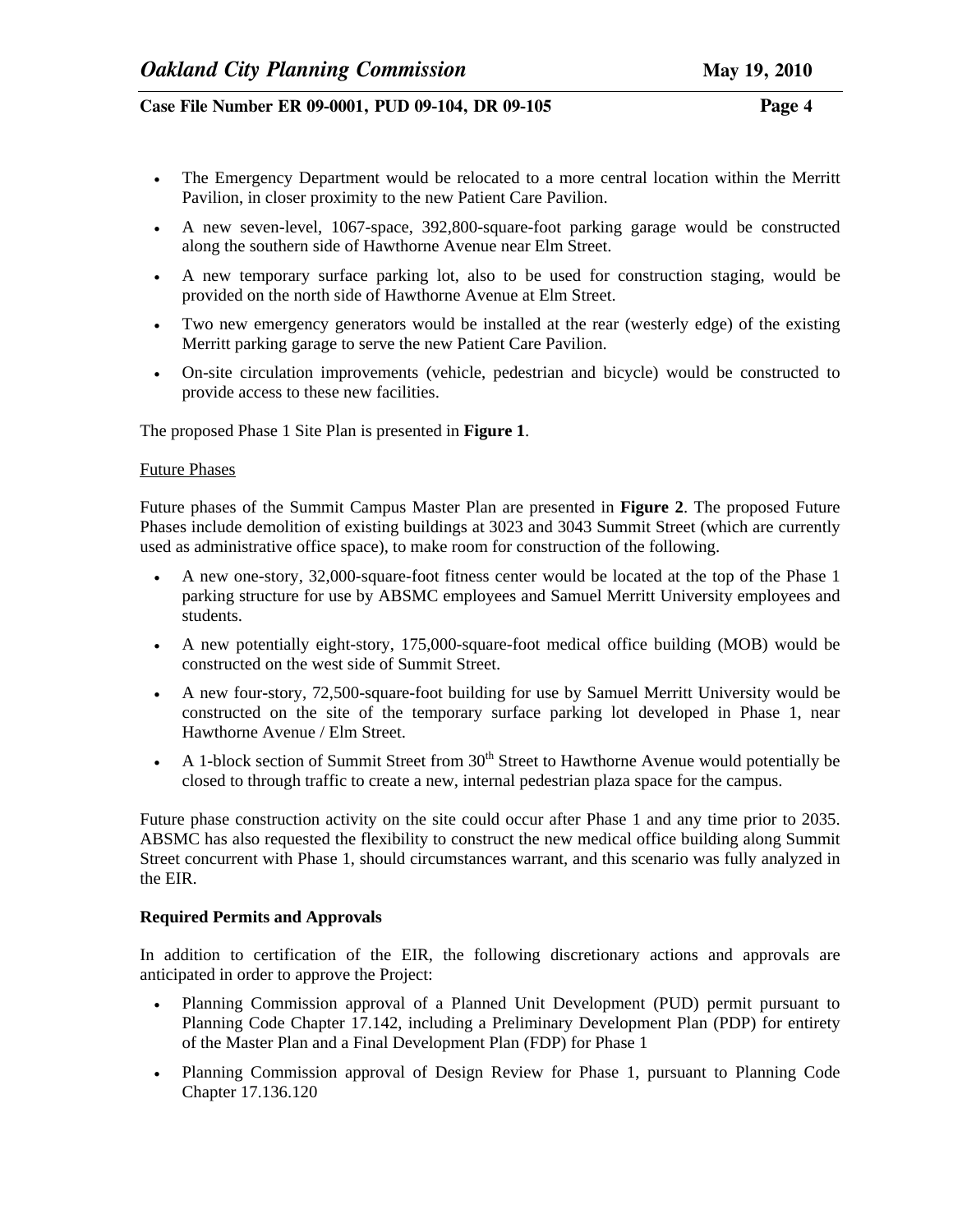- Planning Commission approval of a Conditional Use Permit for demolition of rooming units within existing Bechtel Hall at 370 Hawthorne Avenue, pursuant to Planning Code Chapter 17.134
- Planning Commission approval of a minor variance from the City's off-street parking requirements pursuant to Planning Code Chapter 17.116.

The Project will also require a number of administrative staff approvals and/or subsequent discretionary actions before it can be fully constructed. These subsequent or administrative actions include approval of parcel map(s) to combine existing lots for access, as well as City demolition, building, grading and tree removal permits for new construction.

The State of California Office of Statewide Health Planning and Development (OSHPD) has jurisdictional responsibility for enforcement of all building standards related to construction of acute care health facilities (i.e., the new Patient Care Pavilion) and would issue all building and occupancy permits for these facilities to ensure compliance with the regulations mandated by SB 1953.

# **PLANNING CONTEXT**

The existing Alta Bates Summit Medical Center campus is located in the Central Oakland planning sub-area, south of I-580 in an area known as "Pill Hill". The approximately 20-acre campus is bounded between Telegraph Avenue and Webster Street, and between 30<sup>th</sup> Street and 34<sup>th</sup> Street. The campus currently contains approximately 1.4 million square feet of medical-related building space, including the 345-bed acute care hospital within the existing Merritt Pavilion.

## **General Plan**

The City General Plan - Land Use and Transportation Element (LUTE) designates the entire ABSMC campus as Institutional. The Institutional designation is intended to create, maintain and preserve areas appropriate for education facilities, cultural and institutional uses, health services and medical uses. The Project's proposed land uses are consistent with this Institutional land use designation. No General Plan amendments are required.

The Project EIR (Chapter 4.1: Land Use Plans and Policies) includes an assessment of the Project's consistency with General Plan policies. This assessment concludes that the Project would be consistent with the various LUTE policies that support the continued



existence and expansion of the ABSMC Summit campus. The upgrading and replacement of facilities within the campus would improve visual quality and safety on the campus and they would allow for expansion of medical services to City residents and workers by intensifying existing uses on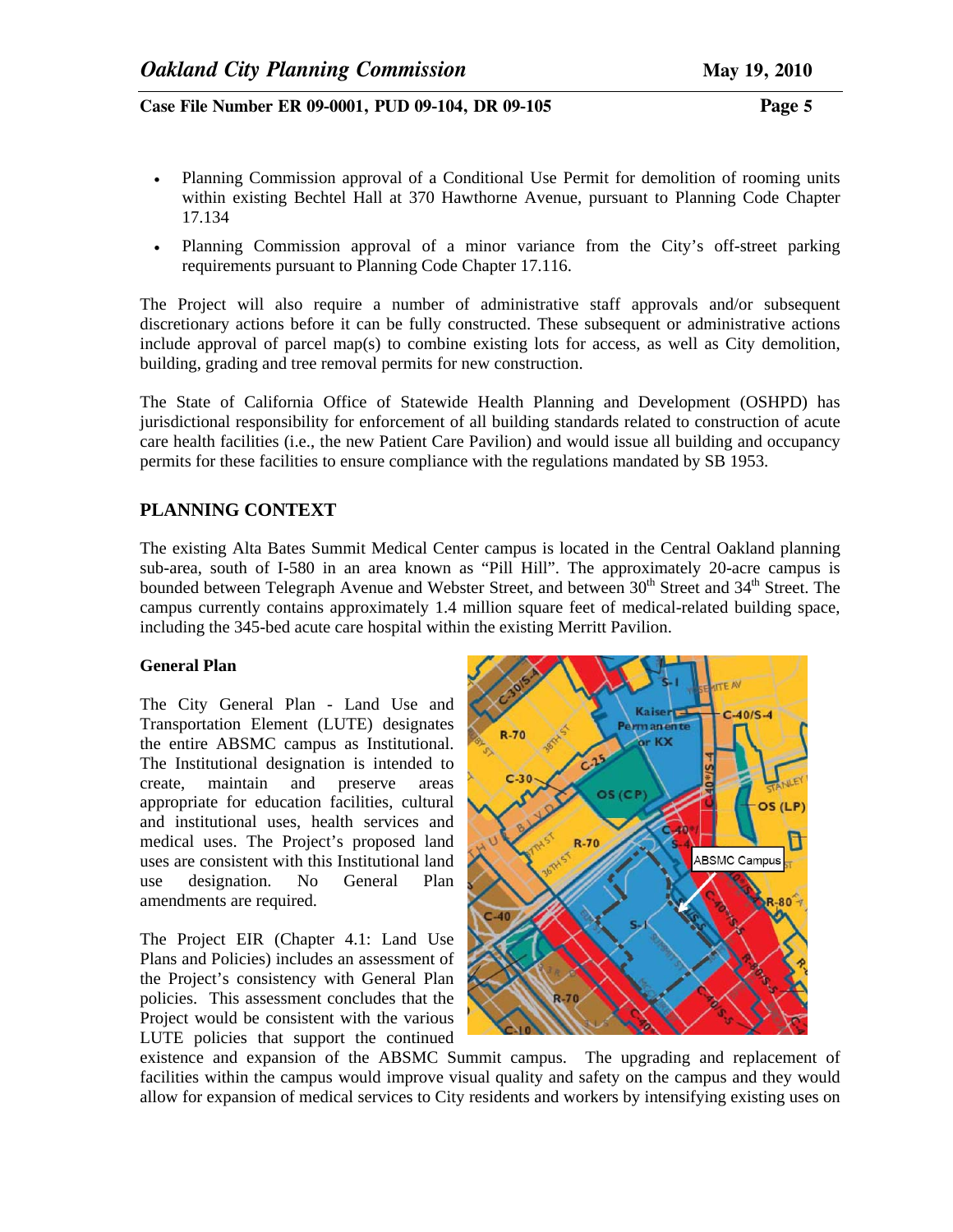the site, rather than expanding off-site. The Project is consistent with LUTE policies regarding the location, retention and support of institutional land uses.

## **Zoning**

The current zoning of the ABSMC campus is S-1: Medical Center. This zoning is intended to create, preserve and enhance areas devoted primarily to medical facilities and auxiliary uses, and is typically appropriate for compact areas around large hospitals. The Project's proposed land uses (the Patient Care Pavilion and associated parking garage, medical office space and the Samuel Merritt University expansion space) are all allowed uses within the S-1: Medical Center zoning district.

#### Regulations

There are no maximum height requirements in the S-1 zone except in cases where the property is adjacent to a residential zone (Code Chapter 17.74.140). The height of the Patient Care Pavilion (the tallest of the proposed new buildings) is 11 stories or 185 feet above ground level. There are no proposed structures adjacent to a residential zoning district, although there are residents across Elm Street.

In the S-1 District the maximum floor area ratio (FAR) of any facility shall be 4.0, except that this ratio may be exceeded by ten percent on any corner lot and may also be exceeded by ten percent on any lot which faces or abuts a public park at least as wide as the lot (Code Chapter 17.74.130). The proposed Phase 1 improvements would have an FAR of 1.75 and buildout of the Master Plan would result in a campus-wide FAR of 1.97, well below the permitted 4.0 FAR in the S-1 district.

Within the S-1 zone front and rear yards depths of 10 feet are required, and side yards of 10 feet are required on side streets (Code Chapter 17.74.150). Yard requirements may be waived, however, pursuant to Planned Unit Development regulations (Code Chapter 17.142.100). All yard setback requirements would be met under the proposed Project.

## **Broadway/Valdez Specific Plan Area**

The Broadway/Valdez Specific Plan area is defined as the portion of Broadway between West Grand Avenue and Highway 580 including the cross-arterials of  $27<sup>th</sup>$  and Valdez. This area is currently characterized by a large number of multi-acre surface parking lots used for auto sales. These properties represent significant redevelopment opportunities. This area is anticipated to undergo a significant land use transition over the next decade as the City develops and begins to implement the Broadway/Valdez Specific Plan. The Specific Plan process is underway and is anticipated to provide planning policy direction for future development, potentially including approximately 1 million square feet of new retail uses along Broadway,  $27<sup>th</sup>$  Street and Valdez Street, with as many as 1,700 residential units and possible office development. Additional goals of the Specific Plan include improvement of the physical appearance of the streetscape; creation of a safe, pedestrian oriented business environment; and provisions for adequate vehicular access and parking. The Specific Plan is anticipated to include strategies for capitalizing on the unique position of the Broadway corridor to downtown, the Kaiser Permanente and Alta Bates Summit medical facilities, the primary AC Transit bus corridors, and the close proximity to two BART stations.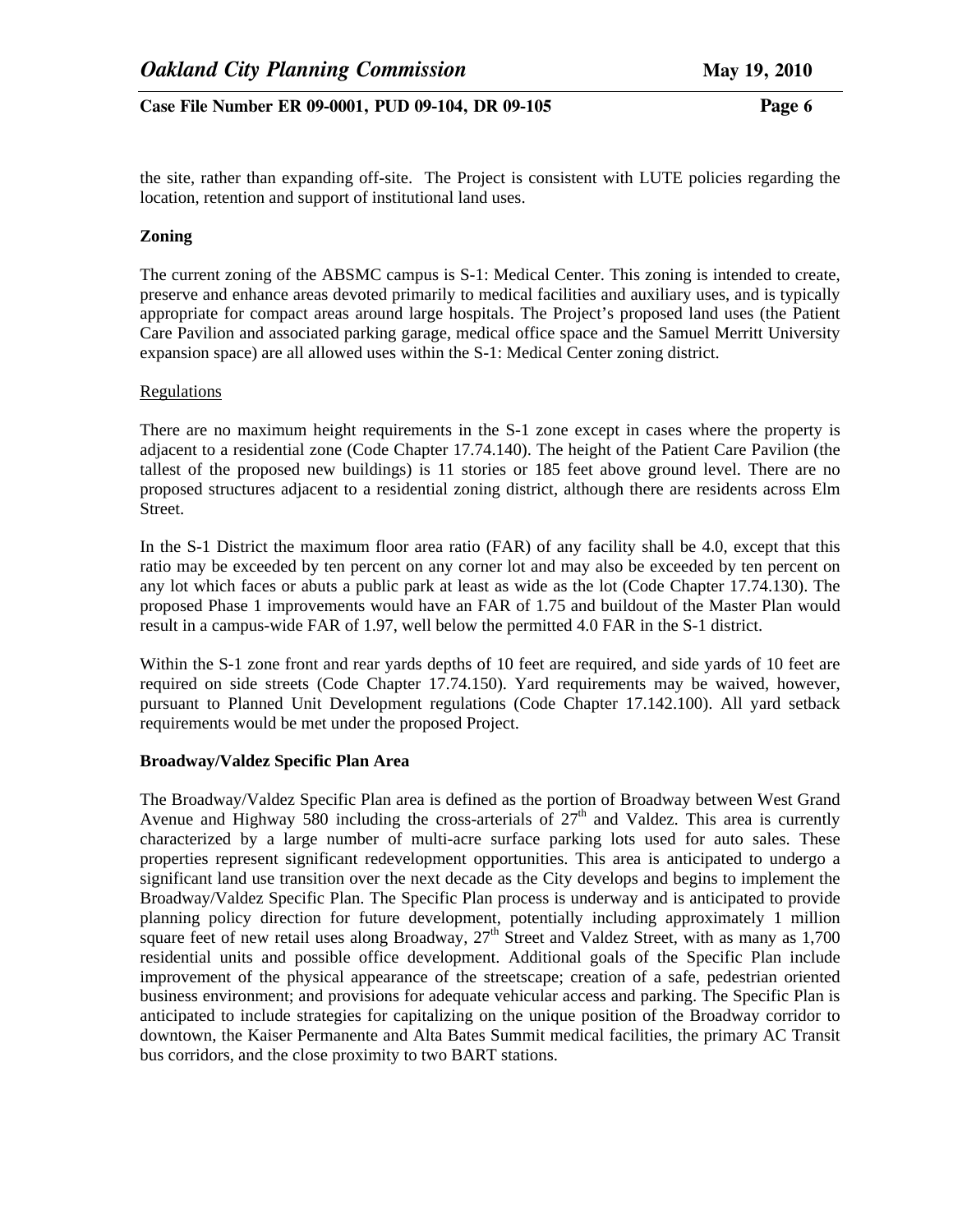The ABSMC campus is located outside of, but immediately northwest of the Broadway/Valdez Specific Plan area. The EIR and review of the Project fully considered the Specific Plan. For example, the EIR assumed cumulative development as envisioned under the Specific Plan when analyzing traffic impacts, visual and aesthetic impacts. Other than pedestrian and vehicular improvements as proposed under the project at Hawthorne and Webster, and the possibility of a coordinated shuttle system which is part of the Project's TDM plan, there do not appear to be any other direct relationships between the ABSMC campus and the Specific Plan. ABSMC officials, however, have expressed a willingness to work with the City as progress on the Specific Plan continues.

#### **Other Surrounding Uses**

The ABSMC is surrounded by a number of medical offices and medical-related commercial facilities that are associated with or located conveniently near the Medical Center, but that are not part of ABSMC. There are very few residences located in the immediate vicinity of the campus, but there is a short block of residences (both single family and multi-family) that are located along the westerly side of Elm Street.

# **ENVIRONMENTAL REVIEW**

Pursuant to the California Environmental Quality Act (CEQA), a Draft Environmental Impact Report (Draft EIR) was prepared for the Project. The Draft EIR was released for public review on December 21, 2009 beginning a 45-day public comment period. The public comment period ended on February 3, 2010. The Planning Commission held a public hearing on January  $20<sup>th</sup>$  to take comments on the adequacy of the Draft EIR; the LPAB also held a hearing on February 8, 2010.

After all written and oral comments were received a Response to Comments document was prepared. Together, the Draft EIR and the Response to Comments document (including any changed made to the text of the Draft EIR) constitute the Final EIR.

The Final EIR was made available for public review on May 7, 2010, twelve days prior to the hearing. The Notice of Availability/Notice of Release of the Final EIR was distributed to those state and local agencies who commented on the Draft EIR, posted on the project web site, and mailed and e-mailed to numerous individuals who have requested to specifically be notified of official City actions on the project and/or commented on the Draft EIR. Copies of the Draft and Final EIR were also distributed to those state and local agencies who commented on the Draft EIR, City officials including the Planning Commission, and made available for public review at the Oakland Main Library (124  $14<sup>th</sup>$  Street), at the office of the Community and Economic Development Agency (250 Frank H. Ogawa Plaza, Suite 3315), and the on City's website, as referenced above. Pursuant to CEQA Guidelines, responses to public agency comments have been published and made available to all commenting agencies at least 10 days prior to this hearing. The Planning Commission has had an opportunity to review all comments and responses thereto prior to consideration of certification of the EIR and prior to taking any action on the proposed project.

## **Significant Environmental Effects**

The EIR comprehensively assesses the full range of potential environmental impacts of the Project at a detailed, Project-specific level. Other than the impacts discussed below, all of the environmental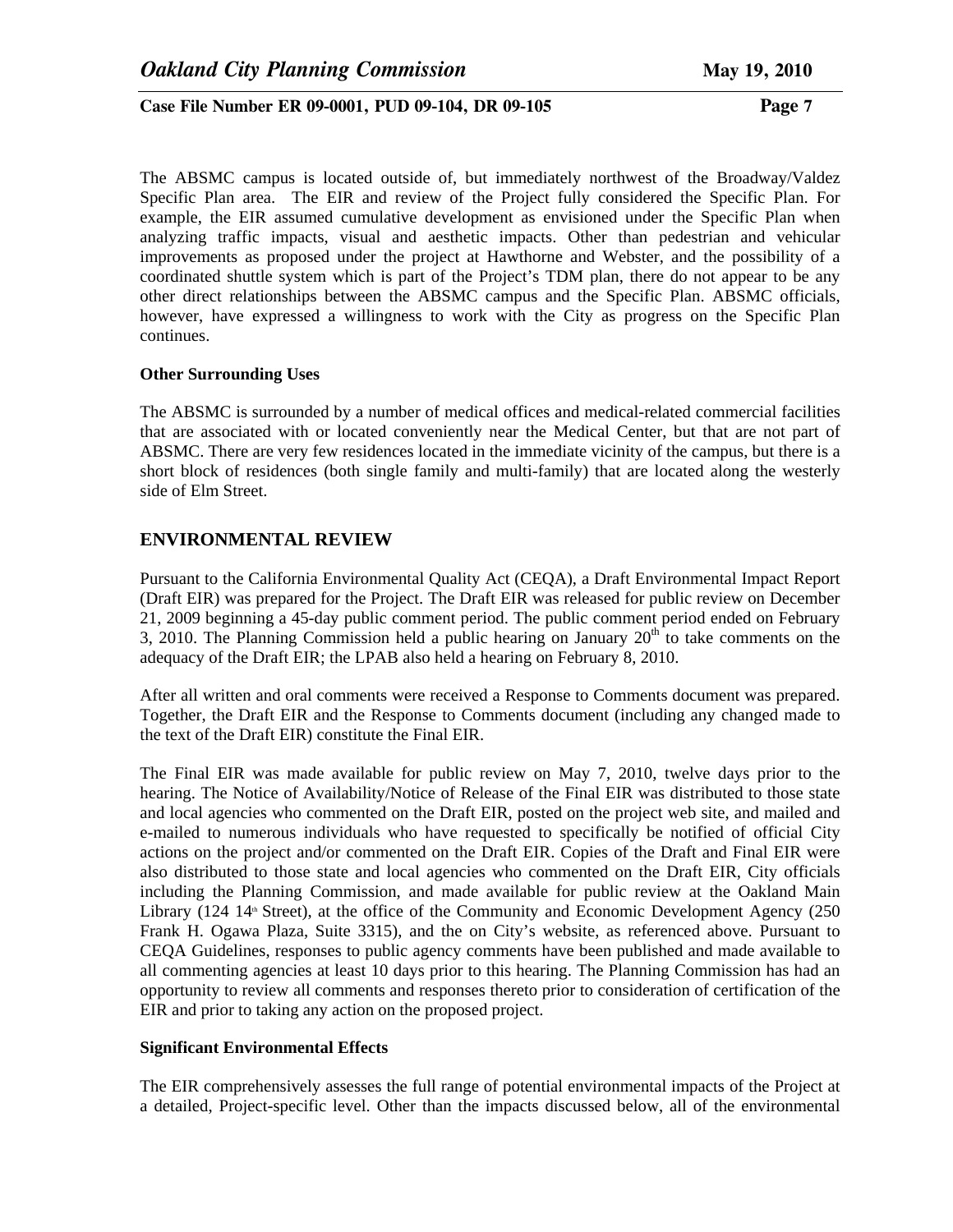effects of the Project can be reduced to less than significant levels through implementation of the City's Standard Conditions of Approval (SCA) and/or mitigation measures recommended in the EIR (see **Attachment A**: SCAMMRP). The proposed Project will result in significant and unavoidable impacts associated with the environmental topics discussed below. In order to approve the proposed Project, the City would have to adopt Statements of Overriding Consideration for these significant unavoidable impacts, finding that the benefits of the Project outweigh any significant unavoidable impacts (see **Attachment B**: CEQA Findings).

#### Air Quality and Greenhouse Gas (GHG) Emissions

The City of Oakland relies on the Bay Area Air Quality Management District (BAAQMD) CEQA Thresholds and Guidelines for guidance in evaluating air quality impacts of development projects, determining whether an impact is significant, and mitigating significant air quality impacts. The BAAQMD's current CEQA Guidelines were last updated in 1999.<sup>1</sup> Throughout 2009 the BAAQMD has been working to update their thresholds, and in December of 2009 the BAAQMD issued its most recent draft update to its CEQA Guidelines and Thresholds of Significance, just before publication of the Draft EIR.<sup>2</sup> Just before publication of the Final EIR, the BAQMD released a revised version of its CEQA Guidelines and Thresholds, but such revisions do not materially change the analysis or conclusions in the Final EIR, or the GHG Reduction Plan.<sup>3</sup> Although these Draft CEQA Thresholds and Guidelines are not yet approved as of the writing of this report, it is anticipated they will be adopted in the near future. Thus, in the interests of being conservative and providing as much information as possible, the EIR includes a comparative review against these newly proposed (but not yet adopted) thresholds.

• Short-term construction emissions: Activities associated with demolition, site preparation, and construction of Phase 1 concurrent with the Medical Office Building would generate short-term emissions of criteria pollutants (NOx), suspended inhalable particulate matter and equipment exhaust emissions. This impact is considered significant and unavoidable if proposed BAAQMD Thresholds are adopted. City Standard Conditions of Approval (SCA) (construction-period best management practices) are imposed to reduce these emissions, but the impacts cannot be reduced to a less than significant level.

 $\overline{\phantom{a}}$ 

<sup>&</sup>lt;sup>1</sup> BAAQMD, "Assessing the Air Quality Impacts of Projects and Plans", 1999

<sup>&</sup>lt;sup>2</sup> BAAQMD, CEQA Guidelines Update - Thresholds of Significance, December 9, 2009 – preceded by proposed CEQA Thresholds of Significance of November 9, 2009; Revised Draft CEQA Threshold Options and Justification Report of October 2009; and Draft CEQA Threshold Options Report of April 2009

<sup>&</sup>lt;sup>3</sup> On May 3, 2010, when the City was finalizing the ABSMC Responses to Comments/Final EIR document and the GHG Reduction Plan for publication, BAAQMD released revisions to its December 2009 Draft Guidelines/Thresholds. The May 2010 Draft Guidelines/Thresholds still represent the only quantitative thresholds formally proposed by a regulatory agency with jurisdiction over the Project, and are proposed for formal adoption on June 2, 2010. The revisions include few differences compared to the December 2009 version used to prepare the Air Quality and GHG emissions inventory and analysis presented in the EIR. The best management approaches and available information used to prepare the Air Quality analysis and the GHG Reduction Plan are consistent with the May 2010 revisions. In fact, the prepared analysis is based on customized energy usage values (specifically for the PCP), and site specific modeling for toxic air contaminants (TAC) and PM2.5, resulting in a more refined and GHG emission analysis than could result with the Districts new model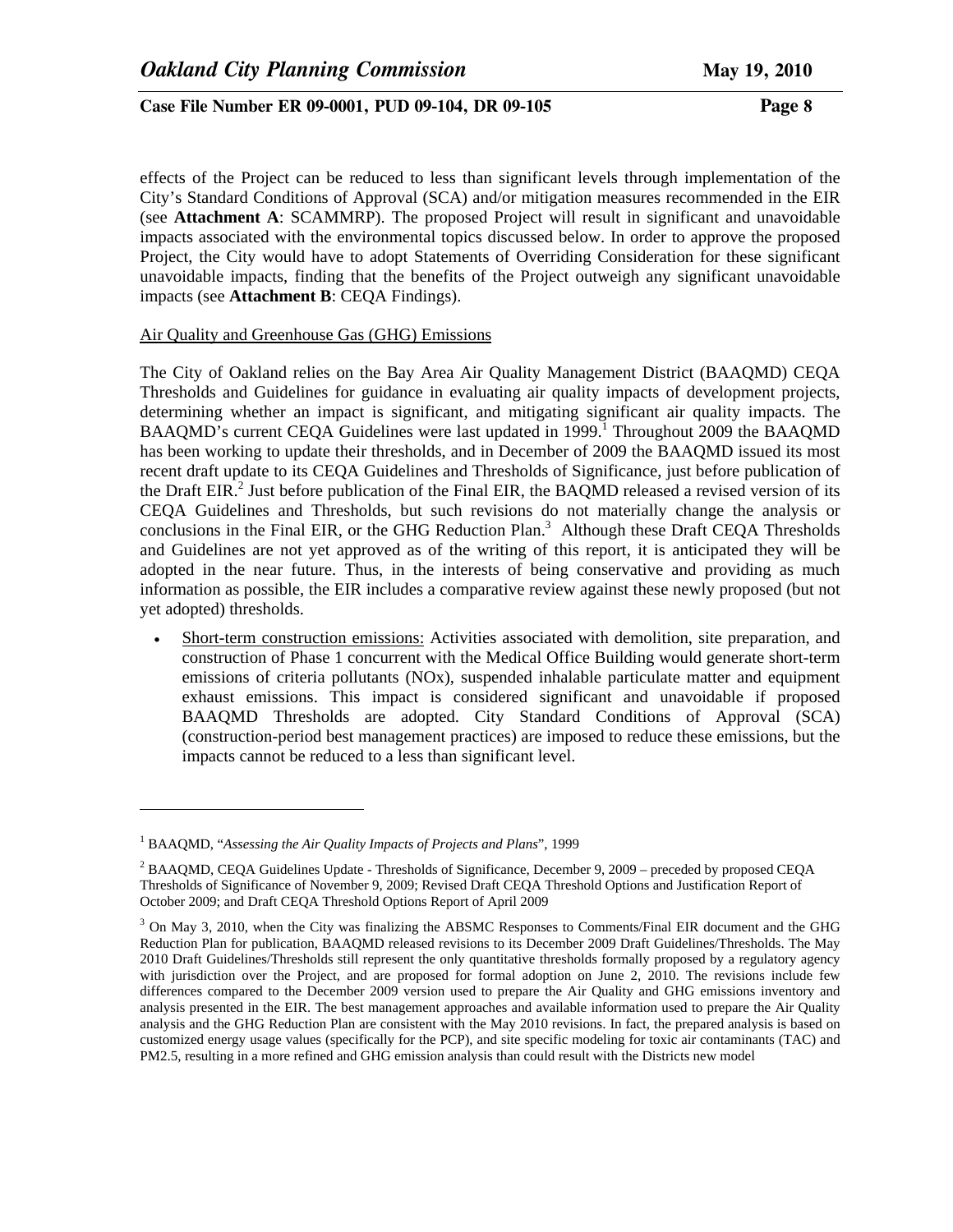• Long-term emission of criteria air pollutants: The proposed project would result in a considerable contribution to cumulative air quality impacts due to the emission of criteria pollutants (i.e.,  $NO_x$ ) from vehicles and stationary sources if Phase 1 is built concurrently with the Medical Office Building. This impact is considered significant and unavoidable if proposed BAAQMD Thresholds are adopted. City SCA (a TDM Plan to reduce vehicle emissions, which has now been prepared, is included in the Final EIR and summarized below) are imposed to reduce these emissions, but the impacts cannot be reduced to a less than significant level.

GHG emissions: Construction and operation of the project would result in a cumulatively considerable increase in GHG emissions. The project would also conflict with an applicable plan, policy or regulation of an appropriate regulatory agency adopted for the purpose of reducing greenhouse gas emissions. This impact is conservatively considered significant and unavoidable if proposed BAAQMD Thresholds are adopted. The Draft EIR recommended mitigation to include preparation of a GHG Reduction Plan, which has now been prepared, included in the Final EIR and summarized below, but as explained below, it is conservatively assumed to be a significant unavoidable impact. While the measures in the GHG Reduction Plan could reduce the cumulative GHG emissions associated with the project, the actual reduction would depend on the combination and extent of the measures employed and the effectiveness of carbon off-sets to actually reduce GHG emissions. Therefore, the extent of potential reduction cannot be known at this time and as a result, the residual impact of the proposed project's cumulative contribution to GHG emissions (based on adoption of the proposed BAAQMD thresholds) is conservatively considered to be significant and unavoidable.

#### Traffic Impacts

Mitigation measures are identified that are capable of reducing traffic impacts associated with implementation of Phase 1 improvements to less than significant, with the following exception:

• Phase 1 traffic impacts: Significant and unavoidable traffic impacts would occur at the intersection of West Grand Avenue / Brush Street under Existing + Project and 2015 scenarios. This intersection is complicated due to its immediate adjacency with the West Grand/San Pablo intersection and other factors. After further review by City and consulting traffic engineers, the specific mitigation measure in the Draft EIR was determined to have the potential for secondary impacts which are not acceptable to the City. Therefore, the proposed mitigation measure (TRANS-2) has been revised to require signalization of the intersection providing actuated operation and signal communication with the existing signal interconnect on West Grand Avenue, and making other necessary City-approved associated improvements. The project sponsor shall work with the City to perform a detailed intersection/signalization engineering design study to determine the most feasible design to implement, which can improves intersection operations and minimize any potential secondary impacts. Such a design may include measures not yet specified, or even an alternative to signalization of the intersection. The project sponsor shall be required to fund, prepare and install the approved plans and improvements. This impact is considered to be significant and unavoidable because the intersection is complicated and the specific improvements to be implemented must be finalized after a detailed intersection/signalization engineering design study is performed and a preferred, detailed design selected by the City.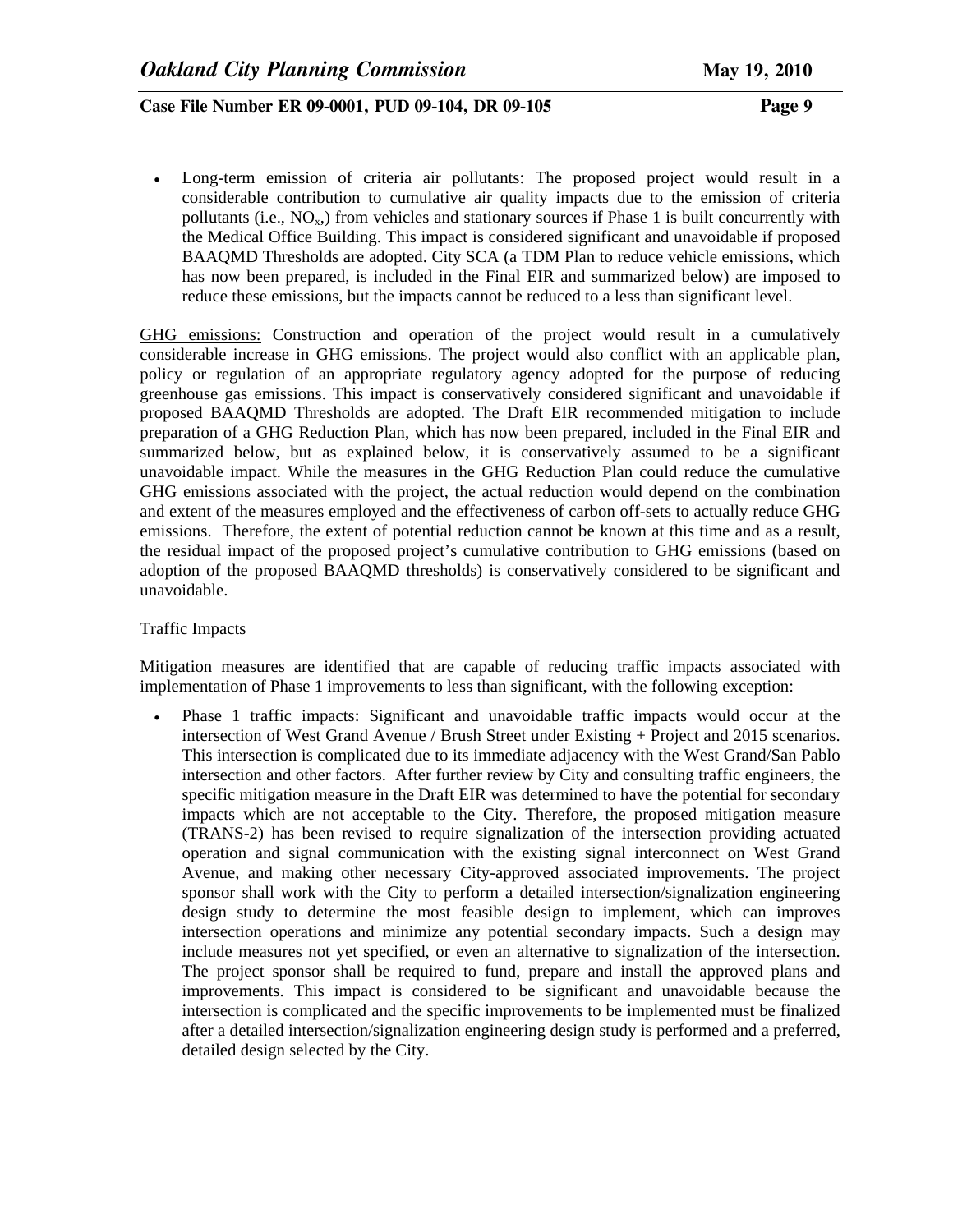All other significant and unavoidable intersection operation impacts identified in the EIR occur only under Future Phase buildout scenarios. No feasible mitigation measures are available that reduce the following significant 2035 Buildout impacts to less than significant levels.

- Buildout traffic impacts: Buildout of the proposed project would add traffic that, when combined with other cumulative traffic projected to occur by year 2035, would either significantly degrade the levels of service, significantly increase the average intersection vehicle delay, or add a significant number of vehicle trips to an intersection which would meet warrants for a traffic signal at the following intersections:
	- 1. Telegraph Avenue/Grand Avenue (EIR Intersection #7)
	- 2. Telegraph Avenue/27th Street (EIR Intersection #8)
	- 3. Telegraph Avenue/MacArthur Boulevard (EIR Intersection #13)
	- 4. Broadway/West MacArthur Boulevard (EIR Intersection #34)
	- 5. Harrison Street/29th Street (EIR Intersection #39)\*
	- 6. Piedmont Avenue/West MacArthur Boulevard (EIR Intersection #43)
	- 7. West Grand Avenue/Brush Street (EIR Intersection #44)\*
	- 8. West Grand Avenue/San Pablo Avenue (EIR Intersection #45)\*
	- 9. 27th Street/Northgate Avenue/I-980 On-Ramp (EIR Intersection #6)#
	- 10. Oakland Avenue/Perry Place/I-580 Off-Ramp (EIR Intersection #41)#

Although mitigation measures are recommended in the EIR (including signalization or signal optimization) to reduce these traffic impacts, these mitigation measures are not able to reduce impacts to a less than significant level. No feasible mitigation measures have been identified for those intersections indicated with an "\*" in the list above, and it is not certain that the EIR's recommended mitigation measures could be implemented at those intersections indicated with an "#" in the list above because the City of Oakland could not implement improvements at these locations without the prior approval of Caltrans. The balance of the intersections has recommended mitigation measures which would reduce impacts to less than significant levels.

## **Responses to DEIR Comments / Key Issues**

City staff received comments on the Draft EIR from several public agencies and a number of private individuals. Additional oral comments were provided at the Planning Commission hearing on January 20, 2010 and the LPAB hearing on February 8, 2010. Responses to all of the comments provided by these agencies and individuals are provided in the Final EIR document, including certain revisions and changes to text in the Draft EIR. None of these changes to the Draft EIR involve a new significant environmental impact, a substantial increase in the severity of an environmental impact, or a feasible mitigation measure or alternative considerably different from that presented in the Draft EIR. Recirculation of the Draft EIR is not warranted.

Among the issues raised in Commission and public comments on the Draft EIR were concerns related to: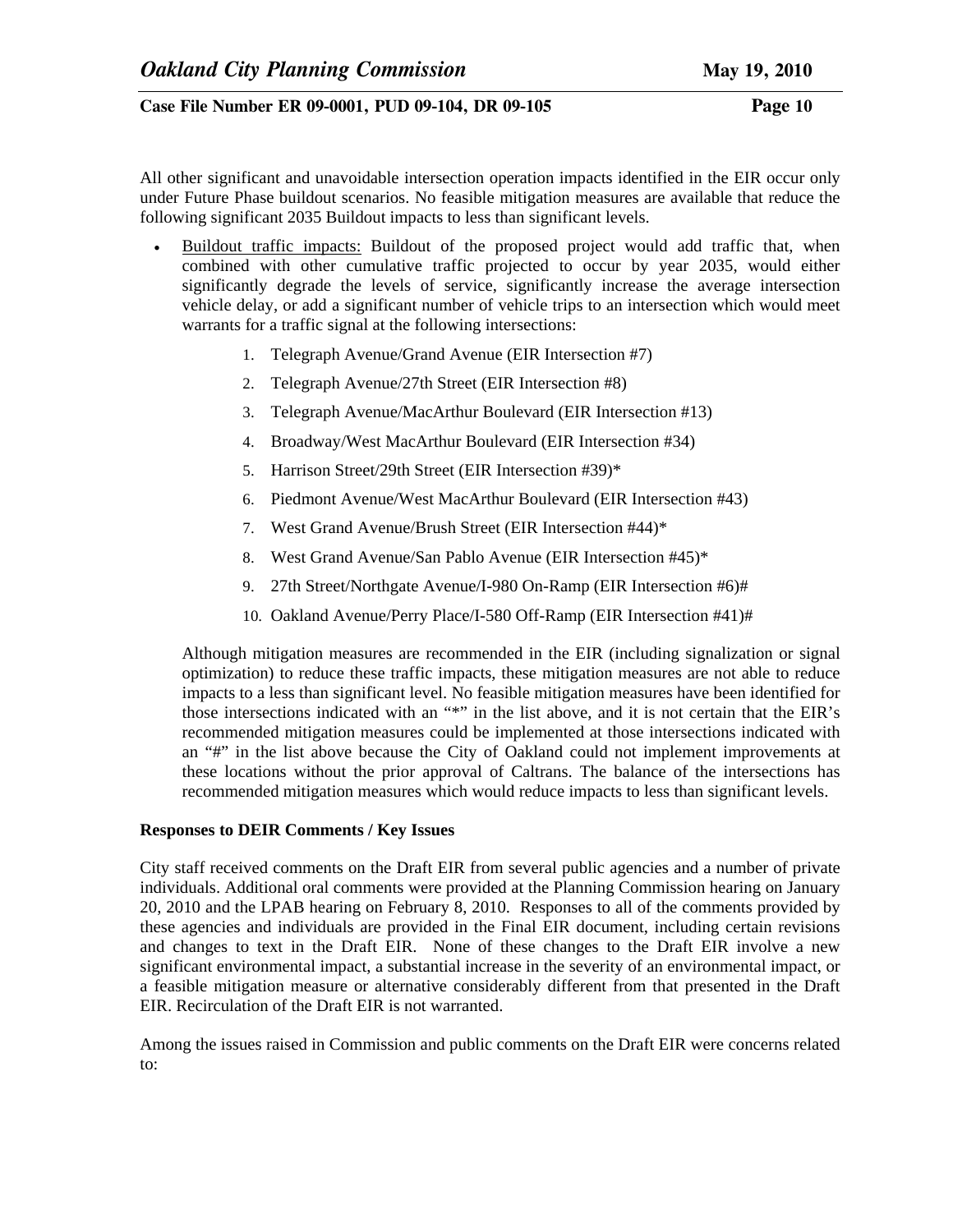- developing an effective transportation demand management program for the project to reduce traffic and air quality impacts;
- 'closing the gap' between projected greenhouse gas emissions and the BAAQMD's draft thresholds for these emissions;
- the protection of historic resource (the building at  $418\,30^{th}$  Street); and
- potential traffic effects related to on-going planning efforts for the Harrison Oakland Avenue Corridor.

Responses to these comments and concerns are fully addressed in the Final EIR and summarized below.

## **Transportation Demand Management (TDM) Plan**

The Draft EIR identified a standard City of Oakland Condition of Approval that requires preparation of a Transportation Demand Management (TDM) program for the project. At the February Planning Commission hearing on the Draft EIR, the Commission indicated their desire for staff and the applicants to work together to develop a TDM Plan capable of substantially reducing the number of vehicle trips to the ABSMC campus, thereby reducing impacts associated with traffic, air quality, greenhouse gas emissions and parking shortfalls. City staff, ABSMC and consultants at ESA, Fehr & Peers and Nelson\Nygaard Consulting Associates have worked during the time since publication of the Draft EIR to develop this TDM Plan for the Project The resulting TDM Plan for the ABSMC is included in the Final EIR and summarized below.

ABSMC conducted a baseline employee transportation survey in December 2009. Of the 3,170 surveys distributed, 614 responses were collected. Based on this survey, the current employee mode split is approximately 79.5% of all employees drive alone and 21.1% of all employees take advantage of alternative modes of travel - primarily BART, the ABSMC shuttle system and carpools.

The TDM program sets forth a short-term goal through construction and operation of Phase 1 of reducing single-occupancy vehicle (SOV) trips by 10% from the current baseline mode split. A 10% reduction in the SOV rate would result in approximately 214 vehicles removed from the campus, or a total of 428 inbound and outbound daily trips plus a reduction of an estimated 52 off-campus trips made during the day (i.e., meetings, lunch, errands). These trip reductions would serve to reduce but not fully mitigate the projected Phase 1 impacts on traffic and circulation, air quality and greenhouse gas emissions. In order to achieve the 10% goal, the following TDM actions are required under the Plan:

- potential expansion of the existing BART Shuttle program,
- full-time experienced TDM coordinator,
- commuter tax incentives to be used for transit-related expenses,
- improved transit facilities as indicated in the EIR,
- exploring a coordinated shuttle program with nearby hospitals,
- planning efforts with the Broadway/Valdez Specific Plan for coordinated shuttle service,
- showers and changing facilities included in all new buildings,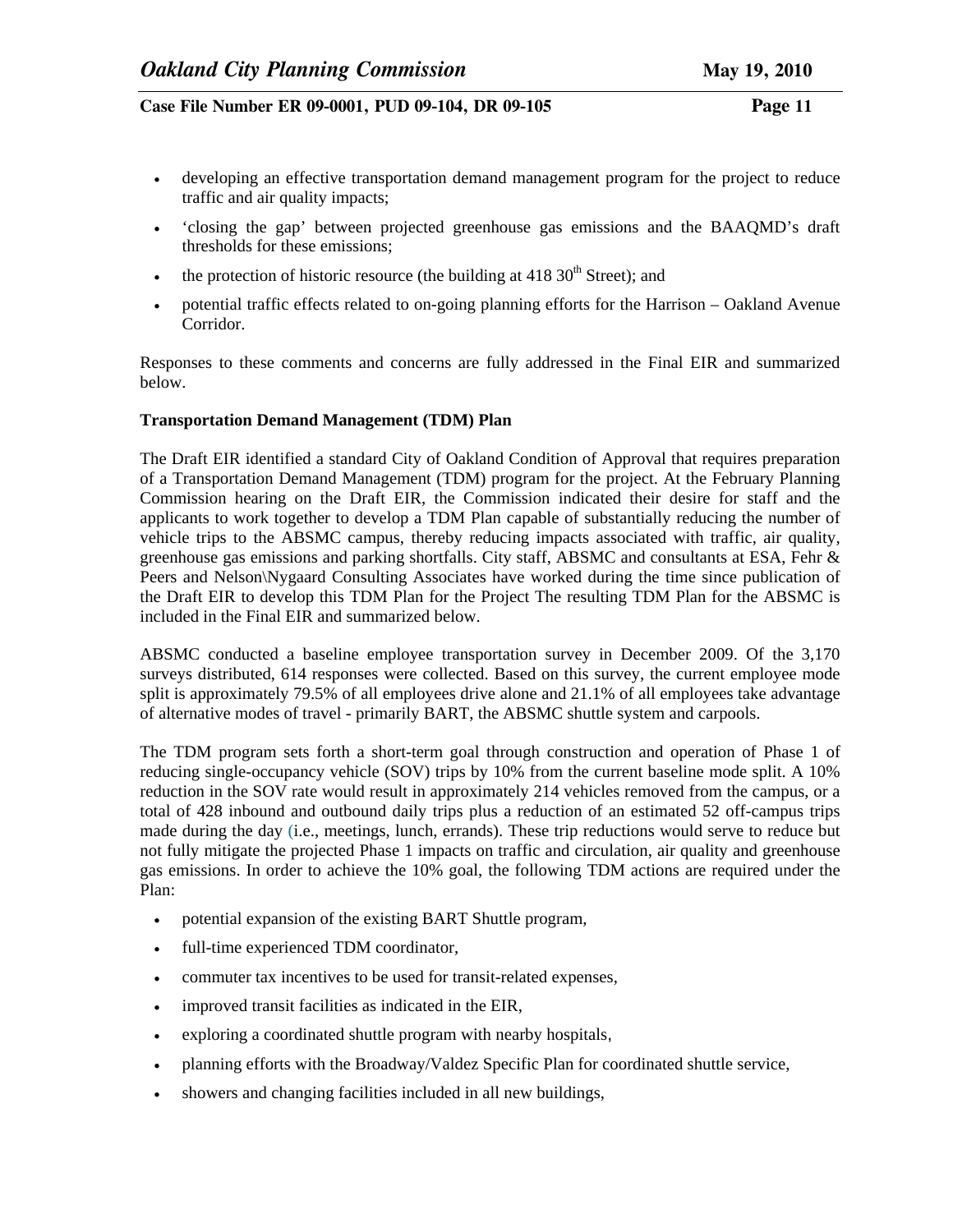- establishing a telecommute policy and program,
- preferential carpool parking,
- increasing the number and location of bicycle racks and lockers,
- expansion of the current vanpool program if demand exists,
- continued and expanded valet parking,
- implementation of a Guaranteed Ride Home Program,
- development and staffing of an on-site transit information center,
- signage identifying the locations of bicycle parking, vehicular parking, and shuttle stops, and
- expansion of the TDM outreach and marketing program.

In the long-term, pursuant to operation of Future Phases and through buildout, the goal of the TDM Plan is to reduce single-occupancy vehicle (SOV) trips by 20% from the current baseline mode split. A 20% reduction in the current SOV rate would result in the drive alone mode share being reduced from 79.5% to 63.5%, removing 522 vehicles from the campus or a total of 1,175 daily vehicle trips. These trip reductions would serve to reduce, but not fully mitigate, the project buildout impacts on traffic and circulation, air quality and greenhouse gas emissions. In order to reduce the SOV rate attributable to buildout by 20% less than the current baseline mode split, the following additional TDM strategies are recommended in addition to continuation and expansion of the Phase 1 strategies listed above:

- further expansion of the BART shuttle service to serve the facilities constructed in Future Phases,
- evaluating and then increasing employee parking prices as needed to achieve the trip reduction goals - the current \$35 monthly parking fee will likely have to be increased significantly in order to have an impact on the SOV rate,

Nelson\Nygaard believes that this TDM Program is capable of reducing the baseline SOV rate by 20%. However, if ABSMC cannot achieve the 10% decrease in SOV rate attributable to Phase 1 and/or the 20% decrease in SOV rate attributable to buildout, ABSMC shall prepare a report for City review and approval which proposes additional TDM measures to achieve the TDM goals. Such measures may include increasing the transit subsidies provided to employees and/or participating in a car-sharing program.

Implementation of the mandatory TDM measures shall be ensured through preparation of an Annual TDM Report that summarizes the TDM program over the preceding year, intended upcoming changes, and compliance with the conditions of this program. The reports shall be submitted to an independent reviewer of the City's choosing to be paid for by ABSMC.

## **Greenhouse Gas Reduction Plan**

The EIR recommends a mitigation measure (MM AIR-8) that would require preparation and implementation of a Greenhouse Gas Reduction Plan. At the February Planning Commission hearing on the Draft EIR, the Commission indicated their desire for staff and the applicants to work together to develop a plan capable of substantially reducing the difference between estimated greenhouse gas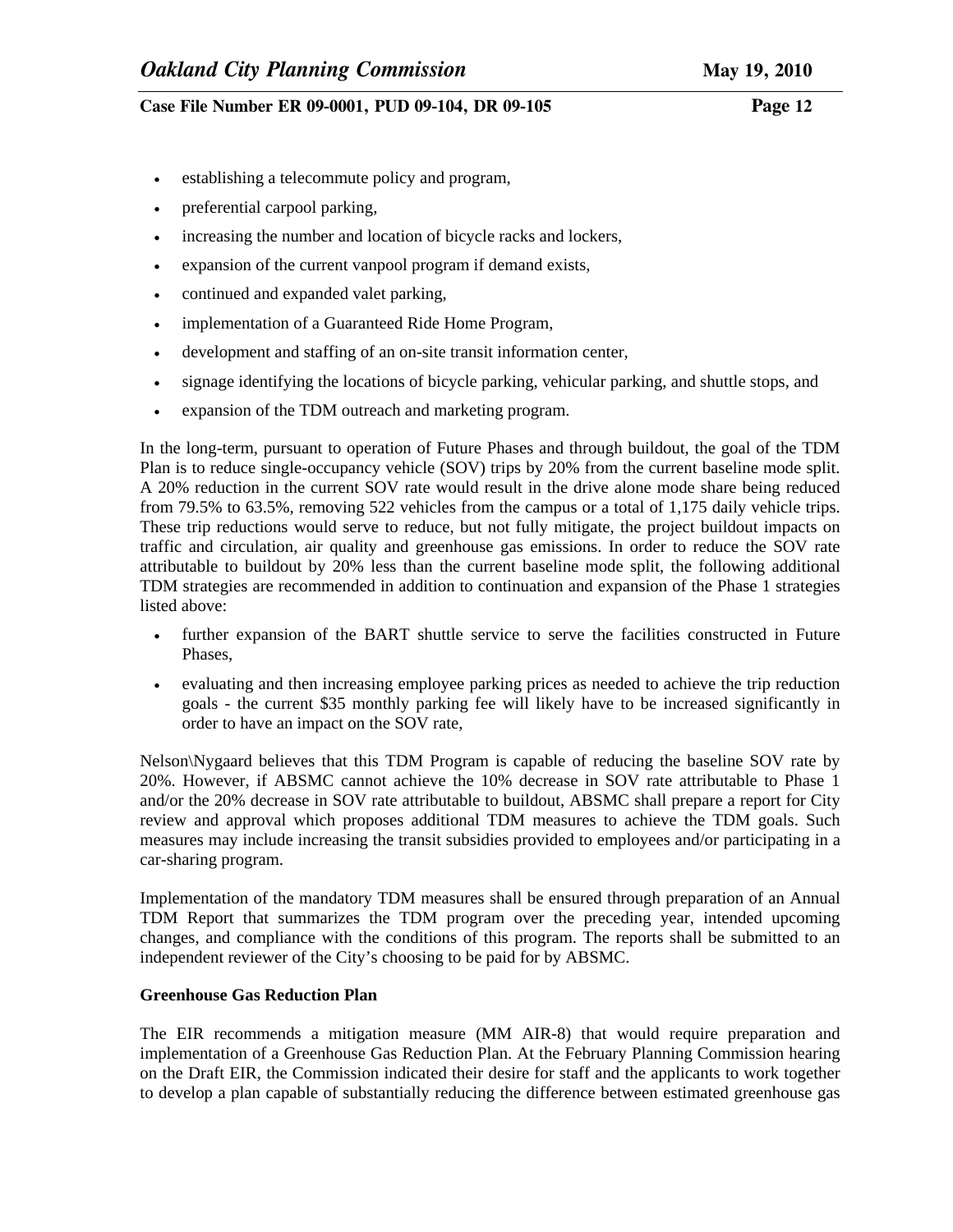emissions of the project and established thresholds. City staff, ABSMC and the EIR consultants at ESA have worked to develop this Greenhouse Gas Reduction Plan for the project during the time since publication of the Draft EIR. The resulting Greenhouse Gas (GHG) Emissions Reduction Plan is included in the Final EIR and summarized below. It includes a refinement of the estimated baseline emissions inventory for the Project, an assessment of potential GHG emissions reduction measures, and a recommended GHG Reduction Plan mitigation program. The goal of the GHG Reduction Plan is to increase energy efficiency and reduce GHG emissions from the proposed project to the greatest extent feasible in an effort to meet the applicable significance threshold as adopted by the BAAQMD (i.e., currently 1,100 MT CO<sub>2</sub>e per year, or 4.6 MT CO<sub>2</sub>e per year per service population, based on the Draft BAAQMD Thresholds).

#### GHG Emission Estimates

A refined and detailed GHG emissions inventory has been estimated for the Project. The refined GHG emissions inventory provides emissions data for all sources identified by the BAAQMD. The refined inventory indicates that the project could, under a "business-as-usual" approach with no consideration of energy efficiency or vehicle reductions, result in emissions of as much as 3,900 MT  $CO<sub>2</sub>e$  per year at Phase 1, and as much as 10,150 MT  $CO<sub>2</sub>e$  per year at buildout.

However, the project as proposed by ABSMC already incorporates numerous energy efficiencies and transit opportunities. ABSMC has adopted numerous elements of the Green Guide for Health Care (a comprehensive document that identifies available building techniques and an accreditation system specific to health care facilities borrowed by agreement from the LEED rating system) to be implemented in the design of its health care facilities. These GGHC elements are summarized in the October 2009 *Green Guide for Healthcare and Sustainability Practices* (GGHCSP) as presented by ABSMC to the Planning Commission at the February hearing on the Draft EIR (see **Attachment C**). The annual GHG emissions generated from Phase 1 of the Project (which includes substantial design features related to energy use and transit) are estimated at approximately 2,830 MT CO<sub>2</sub>e per year with the majority of annual emissions resulting from vehicle use and electrical demand. The annual GHG emissions generated from buildout of the project are estimated at approximately 8,840 MT  $CO<sub>2</sub>e$  per year.

|                                                        | Phase 1<br>(MT/year)     | Project Buildout<br>(MT/year) |
|--------------------------------------------------------|--------------------------|-------------------------------|
| Unadjusted, "business-as-usual" projected emissions    | 3.927                    | 10,157                        |
| Efficiency ratio (Tons/service population)             | N/A                      | 23.7                          |
| Project as proposed (with energy efficiencies and TDM) | 2.831<br>(24% reduction) | 8.843<br>(23% reduction)      |
| Efficiency ratio (Tons/service population)             | N/A                      | 20.6                          |
| Draft BQQAMD Threshold                                 | 1.100                    | 1.100                         |
| Efficiency ratio (Tons/service population)             | N/A                      | 4.6                           |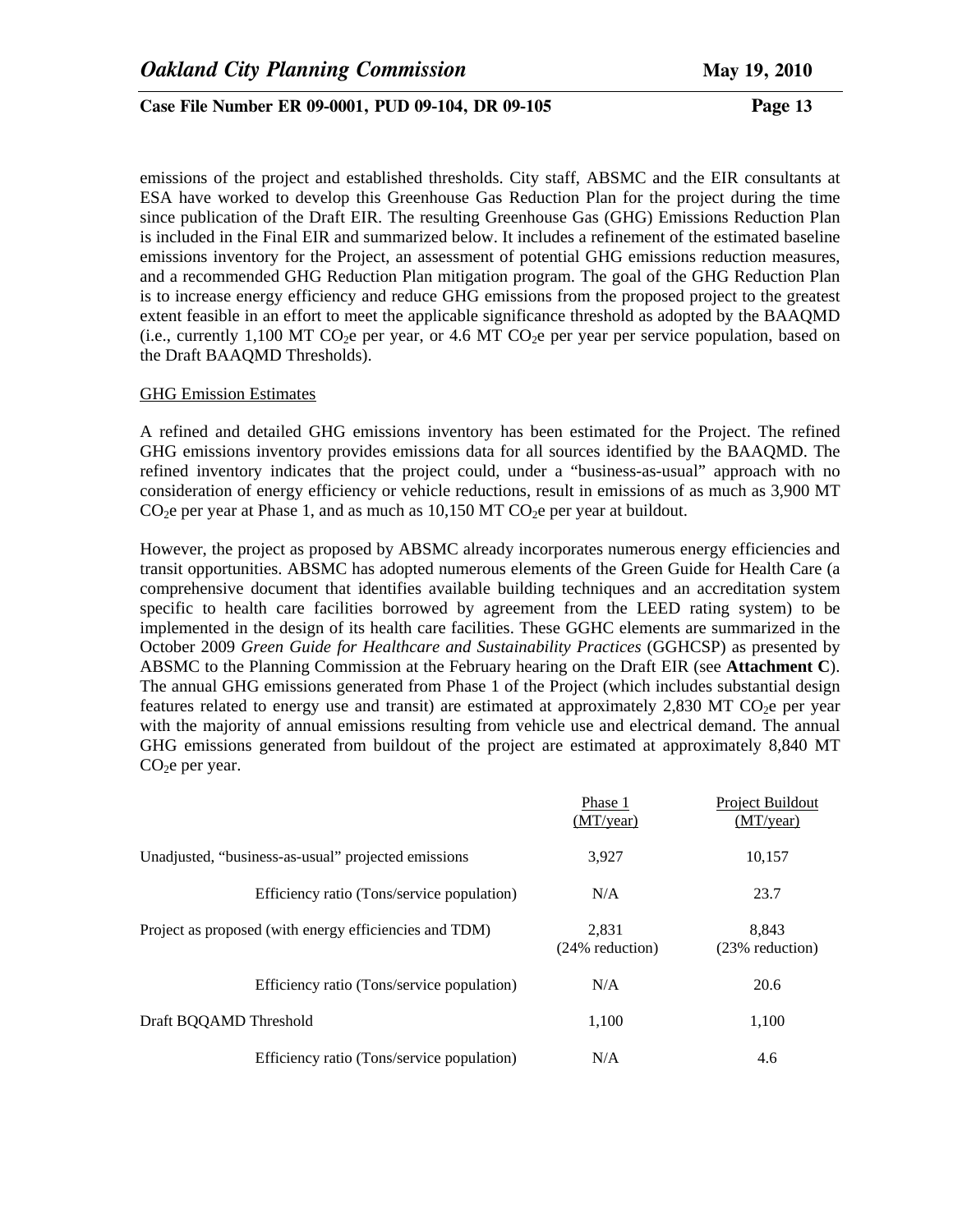As these numbers show, emission reduction measures already incorporated into the project as proposed by ABSMC reduce total operational emissions by 24% in Phase 1, and by 23% at buildout as compared to a business-as-usual approach. That a 24% reduction from expected "business-asusual" emissions - as achieved by the project as proposed – cannot reduce emissions to a level that would even approximate the threshold levels indicates several issues:

- The GHG emission thresholds from the Draft BAAQMD Guidelines are very low. For example, any hospital over 39,000 square feet would exceed the draft screening threshold for GHG emissions.
- The proposed project is quite large (a 230,000 square-foot hospital, a 175,000 square-foot medical office building and a 72,500 square-foot building for use by Samuel Merritt University), has unique energy demands associated with necessary medical functions, and provides services to a large population base that needs to travel to the facility for these services. Even with substantial reductions in vehicle trips resulting from the TDM program and implementation of aggressive energy efficiencies as proposed in the project's design, such a large facility cannot attain the "bright-line" threshold of  $1,100$  MT CO<sub>2</sub>e per year of GHG emissions.
- Even the efficiency-based threshold of 4.6 MT  $CO<sub>2</sub>e$  per year per service population (which is intended to recognize large but highly energy-efficient projects) does not appear to scale in a manner whereby an energy efficient hospital/medical campus can meet the threshold.

#### Additional GHG Reductions and Offsets

With the goal of increasing energy efficiency and reducing GHG emissions such that the project might meet the draft significance threshold of the BAAQMD, the GHG Emissions Reduction Plan presents and quantifies a comprehensive set of additional GHG reduction measures available for the project to implement to further reduce GHG emissions. These measures are considered "additional" because they are beyond those factored into the project's refined baseline GHG emissions. To identify these additional measures, multiple sources were consulted including the State of California's Climate Change Scoping Plan, the State Attorney General's web site, the California Air Pollution Control Officer Association's (CAPCOA) white paper on CEQA and Climate Change, the Green Guide for Health Care (version 2.2), Sutter Health's Green Guide for Healthcare and Sustainability Practices, Reference Guides on Leadership in Energy and Environmental Design (LEED) published by the US Green Building Council, and BAAQMD's Draft CEQA Air Quality Guidelines.

As concluded in the GHG Reduction Plan, implementation of various combinations of these identified additional measures could further reduce the project's GHG emissions. However, if a reasonable range of additional measures identified in the GHG Reduction Plan as being quantifiable and feasible were implemented, the total GHG emissions for the project would only be reduced by approximately 568 MT  $CO<sub>2</sub>e$  (a reduction of approximately 7 percent). Therefore, all of the identified feasible GHG reduction measures, if applied only to the project, could not meet the draft significance thresholds of the BAAQMD. Only by considering other off-site options for GHG emission reductions, other off-set measures or off-set purchases can the residual operational GHG emissions from the project be reduced/off-set to a level that is less than or equivalent to the Draft BAAQMD thresholds.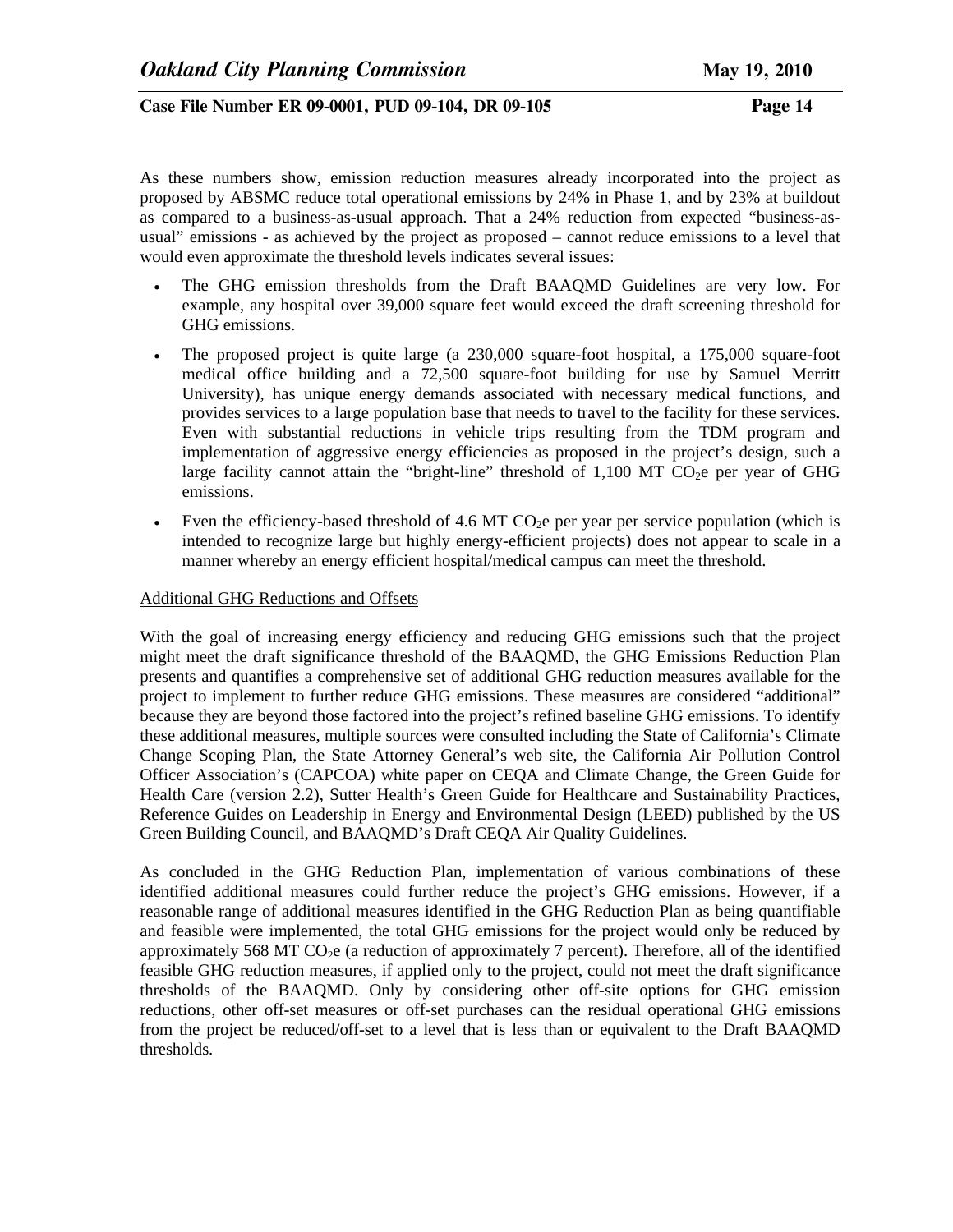l

## **Case File Number ER 09-0001, PUD 09-104, DR 09-105 Page 15**

#### Recommended GHG Reduction Plan Mitigation Program

The recommendations of the GHG Reduction Plan would require ABSMC to prepare and submit to the City for review and approval a refined GHG emissions inventory and a draft GHG Reduction Plan Mitigation Program prior to operation of the first phase of the project, and every two years thereafter. The Plan is meant to be flexible and provide ABSMC a menu of options to explore and select in order to meet the targeted, performance based reduction goals. The draft Mitigation Program is to specify and quantify (in order of priority) the following:

- GHG reduction measures identified in, but not limited to those included in the GHG Reduction Plan that are capable of reducing the project's operational emissions to the greatest extent feasible;
- Additional GHG reduction measures that are to be implemented elsewhere within the ABSMC campus (i.e., not as part of the project) and/or elsewhere within the City of Oakland, the Air District or the state to off-set the project's operational emissions. To the extent reasonable and feasible, the reduction measures incorporated into the project or implemented elsewhere shall be capable of reducing the equivalent of 7 percent of the emissions from that phase of the project that exceeds the significance threshold;
- Potentially establish a one-time fee (e.g., an escrow account or endowment fund) to off-set the costs associated with implementation of certain City-wide GHG reduction strategies as may be identified in the City of Oakland's Climate Action Plan. The amount of off-set "credits" achieved under this fund are to be determined once such a fund has been offered or proposed; and then
- Quantify the annual residual operational GHG emissions from that project phase, if any. ABSMC would then implement off-set purchases to reduce the residual emissions to less than the applicable CEQA significance threshold. The preference for off-set purchases shall first be for offsets that can be achieved within the City of Oakland, then for off-sets that can be achieved within the Air District, the state, and finally for offsets achieved elsewhere. The cost of off-set purchases shall be based on current market value at the time purchased, and shall be of a quantity as to achieve 100% emissions reduction compared to the applicable CEQA threshold.

While the measures in the GHG Reduction Plan could reduce the cumulative GHG emissions associated with the project, the actual reduction would depend on the combination and extent of the measures employed and the effectiveness of carbon off-sets to actually reduce GHG emissions. <sup>4</sup>Therefore, the extent of potential reduction can not be known at this time and as a result, the residual

<sup>&</sup>lt;sup>4</sup> As stated in the GHG Reduction Plan, "There is recognized uncertainty in the current state of carbon markets (including the availability and pricing of offsets) in the U.S. With a federal climate bill languishing in the Senate and emerging political challenges to AB 32, it is difficult at best to characterize supply and demand in yet-to-be-created carbon market, and even more difficult to predict the price of emissions allocations or offsets. A national cap and trade system, where buyers and sellers determine a market price for allocations and offsets, is still a possibility at the national level, and has a strong likelihood of developing in California (through AB 32) and other Western states (through the Western Climate Initiative). Currently in California, buyers purchase offsets either to reduce their carbon footprint voluntarily, or as a "pre-compliance" strategy with the hope that they can use them in a future cap-and-trade system. Prices have remained relatively low over the past year or two due to the sluggish economy and the policy uncertainty. They are certain to rise significantly if and when federal, regional, and/or state cap-and-trade becomes a reality.*"*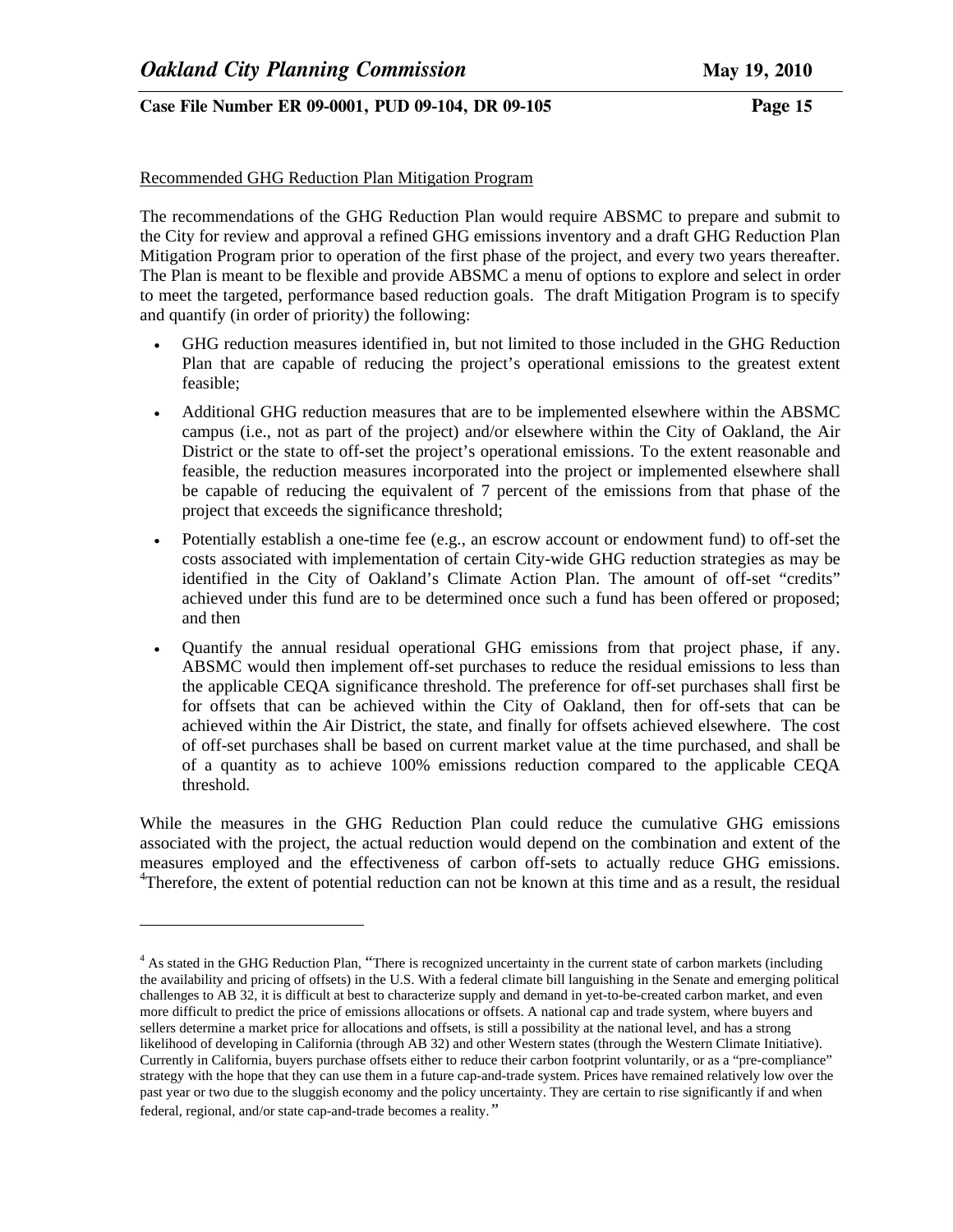impact of the proposed project's cumulative contribution to GHG emissions (based on adoption of the proposed BAAQMD thresholds) is conservatively considered to be significant and unavoidable.

## **Historic Resource**

The DEIR stated that the property at 418  $30<sup>th</sup>$  Street would be demolished and replaced with other structures as part of the future phases of the proposed project. The DEIR presumptively considered this property a historical resource for CEQA purposes because it was determined eligible for local listing by the City. The City has since determined that this building warrants preservation as a Heritage Property, and is considered a CEQA historical resource. Demolition of this property would have resulted in a significant impact to historical resources because it would have materially altered those characteristics that justify its eligibility for listing as a historical resource.

However, since publication and distribution of the DEIR, ABSMC has redesigned their proposed new Future Phase Medical Office Building to avoid demolition of the building at 418 30th Street. This scenario was analyzed in the Alternatives chapter of the DEIR (pages 5-32 through 5-34)*.* In order to avoid demolition of the property at 418 30th Street and yet maintain the same square footage as the proposed project, ABSCM has reduced the footprint of the MOB, but increase the building height up to eight stories from five stories. The Project Applicant would not change any portion of the property at 418 30th Street, and thus there would be less than significant impacts to cultural resources.

#### **Harrison – Oakland Avenue Study**

 $\overline{\phantom{a}}$ 

The Harrison-Oakland Avenue  $Study^5$  contemplates fundamental shifts in travel patterns by converting one-directional traffic flow on Harrison Street and Oakland Avenue north of I-580 to 2 way traffic flow, and by reducing travel lane capacity on these streets south of I-580, along with numerous other changes and improvements to bicycle and pedestrian facilities along these corridors.

Numerous comments were received suggesting that the Harrison-Oakland Avenue Study was not addressed or was overlooked in the traffic analysis for the project. These comments are partially correct in that the Harrison-Oakland Avenue Study was not considered part of the planned transportation network for the EIR traffic analysis, consistent with City practice, because the Harrison-Oakland Avenue couplet design has not undergone environmental review, has not been approved by the City, is not funded and did not have final designs at the time of publication of the Draft EIR. Consistent with City practice, the study was therefore not assumed as part of the planned transportation network and was not assumed in the analysis. However, the preparers of the EIR were fully aware of the Study and did provide general information about it, and other similarly situated studies, in Appendix B5 of the Draft EIR.

In response to public comments on this issue, the City has examined, in more detail, the potential effects of the ABSMC project on a street network that would include the Harrison-Oakland Avenue

 $<sup>5</sup>$  The Study was funded, in part, from a grant from CALTRANS, applied for by the Transportation Services Division, and</sup> managed by the Planning Department Planning, and is viewed as essentially a feasibility study for proposed improvements. As the Study indicates, additional studies would need to be done, such as diversion studies to see whether the proposed twoway conversion and other changes would result in a significant impact, and if significant/less-than-significant impacts were identified, an EIR or Negative Declaration, respectively, would need to be prepared.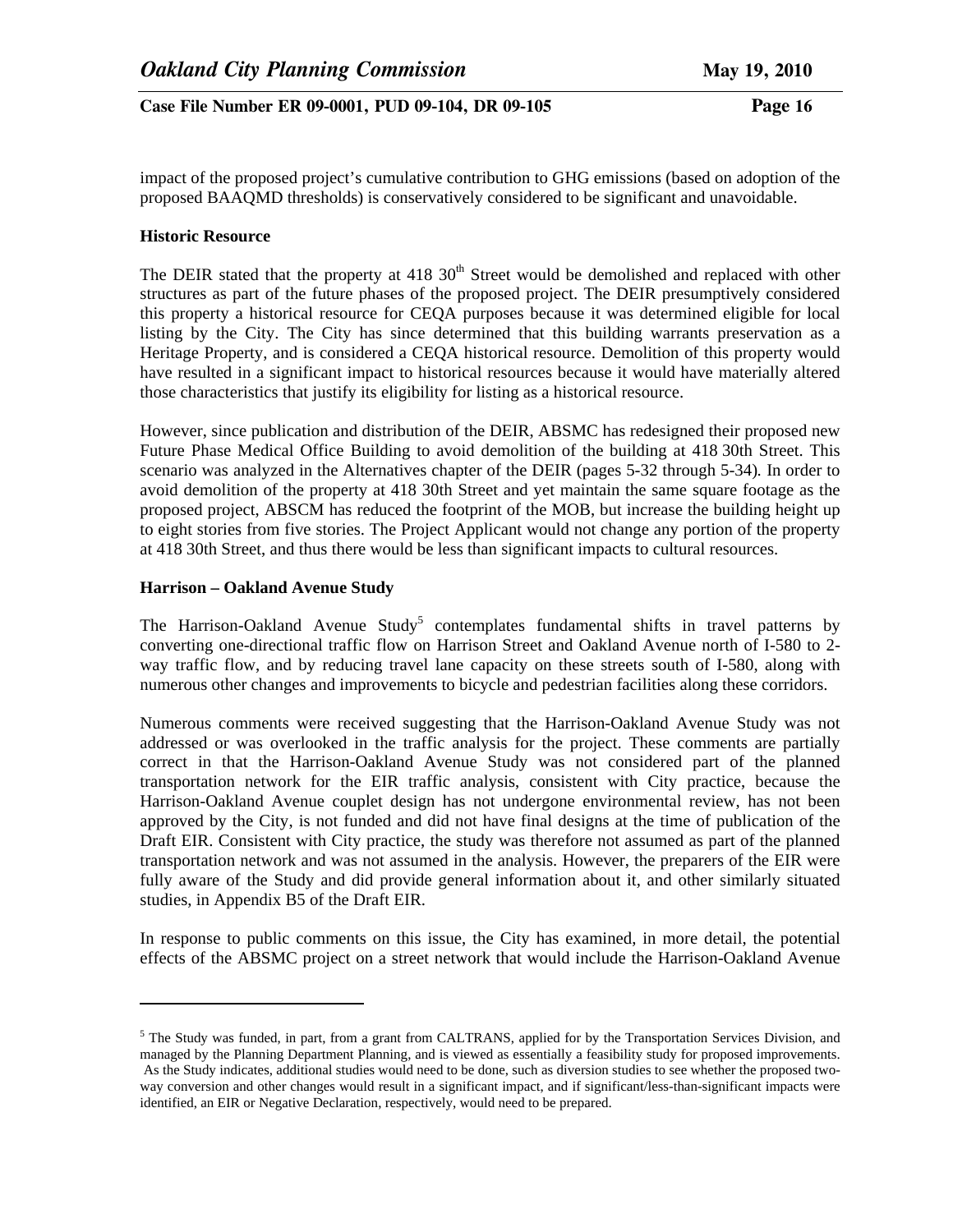couplet design. The conclusions of this analysis are that the ABSMC project would contribute less than 20 peak hour vehicles to the Harrison Street and Oakland Avenue corridors, representing less than 1% of the local traffic using these corridors. This level of change is negligible compared to the overall change in traffic patterns which the Harrison-Oakland Avenue couplet design is based. Traffic generated by the ABSMC project would not significantly change the characterization of traffic operations by year 2035 as presented in the Harrison-Oakland Avenue Study and the ABSMC project would not be required to implement any of the study's recommended improvements.

#### Staff Analysis/Conclusion

Staff's opinion is that the EIR has been prepared in accordance with CEQA and is adequate to support the approval of the Project as detailed in the CEQA Findings and Statement of Overriding Considerations (see Attachment B**)** and summarized below:

- 1) Project and cumulative impacts were identified and City SCA and Mitigation measures and revisions to the project have been identified in the EIR that are capable of reducing a majority of potential environmental impacts to a level of less than significant.
- 2) A Standard Conditions of Approval and Mitigation Monitoring and Reporting Program ("SCA/MMRP") has been prepared to ensure that the mitigation measures and revisions to the project identified in the EIR are implemented (see attached SCA/MMRP, Attachment A).
- 3) Although certain impacts of the project remain significant and unavoidable despite all reasonable and feasible mitigation measures, the alternatives discussed in the EIR that may reduce the significance of these impacts are infeasible, due to economic, social, environmental, technological, legal or other considerations**.**
- 4) The benefits of the project outweigh the remaining significant adverse impacts, and justify approval of the Project as proposed).

# **PLANNED UNIT DEVELOPMENT PERMIT**

The purpose of the City's Planned Unit Development permit process (Planning Code Section 17.140) is to "encourage the appropriate development of tracts of land sufficiently large to allow comprehensive planning, and to provide flexibility in the application of certain regulations in a manner consistent with the general purposes of the zoning regulations, thereby promoting a harmonious variety of uses, the economy of shared services and facilities, compatibility with surrounding areas, and the creation of attractive, healthful, efficient, and stable environments for living, shopping, or working." Any integrated development which is primarily designed for or occupied by commercial activities, which is located in any commercial zone and located on 60,000 square feet or more of land area, and which is developed under unified control in accordance with a comprehensive plan is permitted upon the granting of a planned unit development permit (Planning Code Section 17.142.030). One of the benefits of a Planed Unit Development permit is that it provides for phasing a large scale development plan over time, provided that the developer begins construction within one year after the approval, and proceeds according to a staged development plan to completion. Other large, integrated developments are permitted without such a permit, but they are subject to all regulations applicable in the zone in which they are located, and do not otherwise include any provisions for phasing.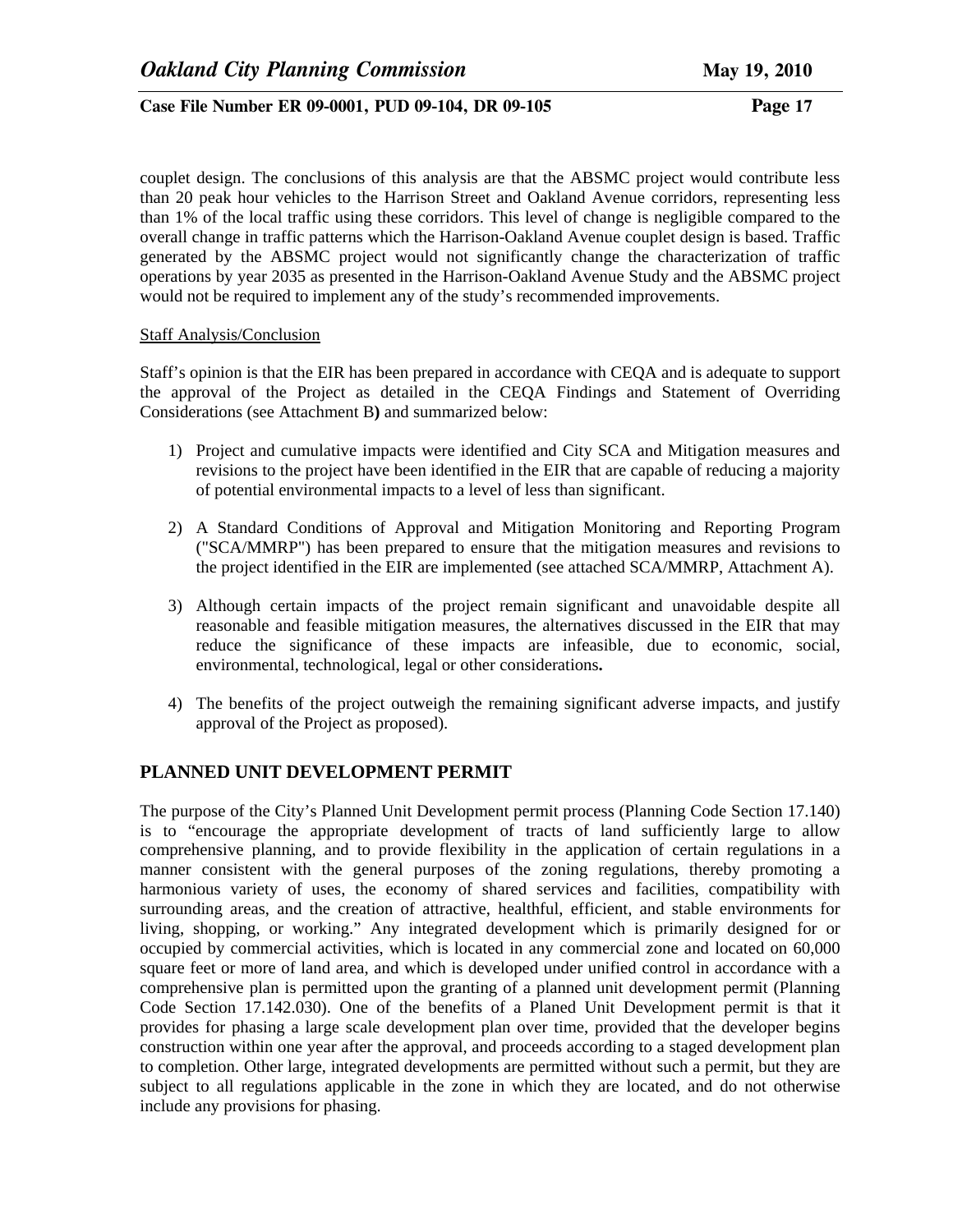Because of the comprehensive planning nature of the ABSMC Master Plan and its proposed phasing plan, staff determined that the appropriate venue for considering the ABSMC application was through the Planned Unit Development permit process.

Application for Planned Unit Development permits are to include a Preliminary Development Plan (PDP) of the entire development showing at a conceptual level the scale, character, and relationship of proposed buildings, streets, and open spaces. Within 1 year after the approval of a PDP, the applicant is required to file a Final Development Plan (FDP) for the first phase of the development. The FDP must conform in all major respects with the approved PDP, but shall be sufficiently detailed to indicate fully the ultimate operation and appearance of the development.

# **ABSMC Preliminary Development Plan – Campus**

The Preliminary Development Plan for the ABSMC campus (see **Attachment D**) has changed little since first proposed in January of 2009 and as presented to the Design Review Committee in April of 2009.

The primary objective of the development plan is to bring the acute care patient facilities at the Alta Bates Summit campus, specifically within the Merritt Pavilion, into compliance with the seismic requirements of current state law (SB 1953). Some of the acute care functions within the Merritt Pavilion (including radiology, surgery and intensive care) are located in space that already complies with the new seismic safety standards, but most of the patient care beds and some of the other acute care functions occupy space that will be considered non-compliant under the new seismic safety standards. To create the greatest efficiency between the hospital functions to remain with Merritt Pavilion and the new patient care beds that are necessary, ABSMC plans to construct the new portions of the hospital immediately adjacent to and interconnected with the existing Merritt Pavilion. To create this new space, the existing 6-story Samuel Merritt College building (Bechtel Hall) is proposed to be demolished and cleared to accommodate a new patient care tower.

The development plan is also designed to provide a long-term cohesive vision for the ABSMC campus to ensure that it continues to meet both hospital and community needs well into the future. These additional needs include additional parking space, the potential for new medical office space, and the expansion of the on-campus facilities for the Samuel Merritt University.

Since most of the ABSMC campus is fully built-out and there are limited sites available for new construction, these additional needs are proposed to be accommodated within those portions of the campus that currently contain older, less functional building space and/or surface parking lots:

- Two smaller buildings on Hawthorne Avenue at the southwest corner of Elm Street are proposed to be demolished and approximately 240 surface parking spaces are to be removed to clear a site for construction of the new, approximately 1,090 parking space garage. The longterm vision for the garage anticipates construction of a new health and fitness center for use by ABSMC employees and staff at the top of this garage.
- Two smaller buildings along Sutter Street near the corner of  $30<sup>th</sup>$  Street are proposed to be demolished and several surface parking spaces are to be removed to clear a site for construction of a new medical office building, potentially housing a new cancer care facility.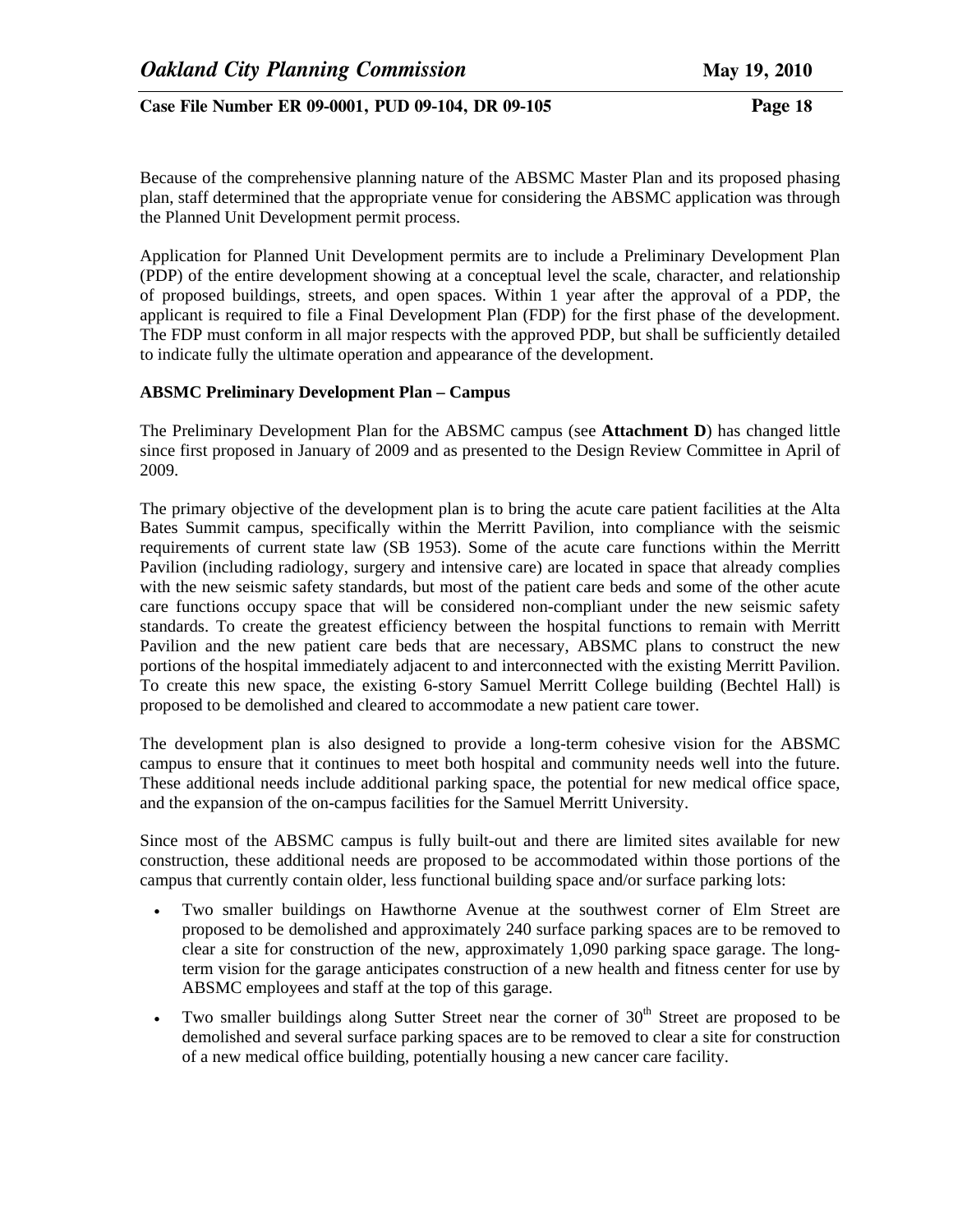• Two smaller buildings on Hawthorne Avenue at the southeast corner of Elm Street are proposed to be demolished to clear a site for construction of new, on-campus facilities for the Samuel Merritt University.

The other improvements anticipated under the Preliminary Development Plan include campus-wide circulation improvements intended to enhance vehicular and pedestrian access to existing and proposed new facilities, and landscape plans to improve the aesthetics and provide open space relief throughout the campus. Pedestrian access improvements include an ADA-accessible path of travel from Telegraph Avenue to the new Patient Care Pavilion (which is currently only accessible via a steep and narrow sidewalk along Hawthorne Avenue) relying on an elevator within the proposed new parking garage to gain the necessary elevation. The new parking garage is generously set back off of Hawthorne Avenue to accommodate this pedestrian path within a wide landscaped buffer area.

The Preliminary Development Plan also anticipates the potential closure of a 1-block section of Summit Street from  $30<sup>th</sup>$  Street to Hawthorne Avenue to through traffic, turning this space into a pedestrian plaza instead. This new plaza space would be centrally located and designed for patients, staff and the public and would be the primary path of pedestrian circulation between the new Patient Care Pavilion, Providence Pavilion, Peralta Pavilion, the new garage and Samuel Merritt University. The plaza would also accommodate small group gatherings, lunch time rest areas and opportunities for casual meetings.

Although the Preliminary Development Plan shows the potential for closure of this portion of Summit Street and the traffic impacts associated with this closure were analyzed in the EIR, any future plans for closure of this street as a public through way would be required to be accompanied by a thorough analysis of the legal issues of a public street closure and a detailed study demonstrating how continued access (including emergency access and potential bus routing) would be maintained. Approval of the PDP does not constitute an approval of the closure of Summit Street prior to these and other issues being fully considered and approved pursuant to a FDP for a future phase and potentially other necessary approvals.

#### PDP Revisions

One substantial revision that has been made to the Preliminary Development Plan since its inception is the design and footprint of the medical office building (MOB) proposed in future phases along Summit Street. The original proposal called for the existing building at  $418\,30^{th}$  Street to be demolished to accommodate the new MOB. However, the EIR concluded that this building warrants preservation as a Heritage Property and is considered a CEQA historical resource. As a result, ABSMC has redesigned the MOB to avoid demolition of the building at 418 30th Street by reducing this building's footprint but increasing the building height from five stories up to eight stories, thereby retaining the same potential square footage and program potential for this building. No new environmental effects were identified associated with this change.

## **Final Development Plan – Phase 1**

The Final Development Plan for Phase 1 of the ABSMC is also very similar to the origin development plan proposed in January of 2009. The FDP for Phase 1 includes near-term projects to be completed by year 2015, including the following: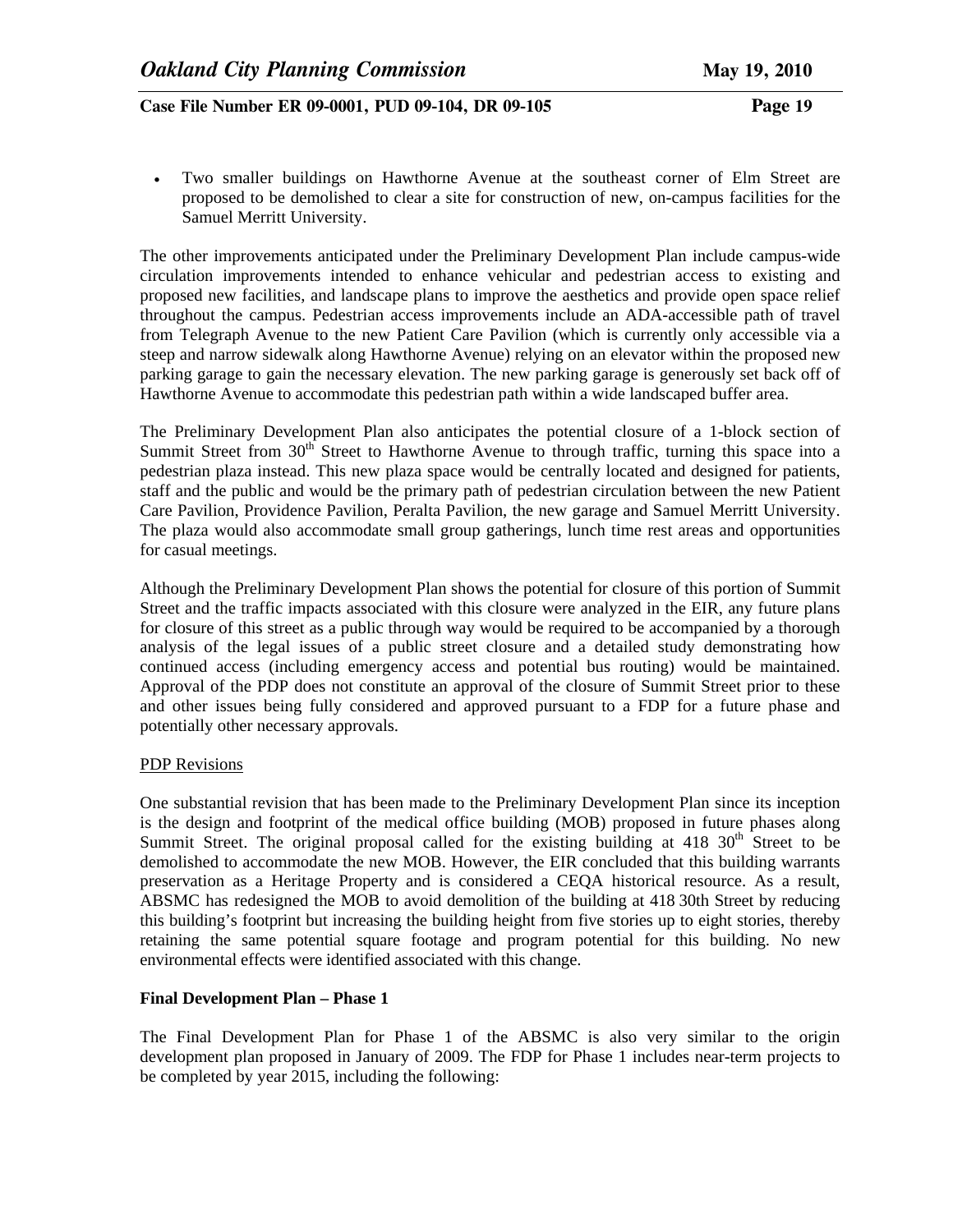- detailed development plans for the new 11-story approximately 230,000-square-foot Patient Care Pavilion (hospital) with 309 acute care beds is proposed to be constructed on the north side of Hawthorne Avenue adjacent and connected to the existing Merritt Pavilion;
- backfilling of the vacated space within the Merritt Pavilion with non-acute care, medicalrelated uses;
- relocation of the Emergency Department to a more central location within the Merritt Pavilion and in closer proximity to the new Patient Care Pavilion;
- detailed plans for construction of a new seven-level, 1067-space, 392,800-square-foot parking garage to be constructed along the southern side of Hawthorne Avenue near Elm Street;
- plans for a new temporary surface parking lot also to be used for construction staging during Phase 1 to be located on the north side of Hawthorne Avenue at Elm Street;
- installation of 2 new emergency generators at the rear (westerly edge) of the existing Merritt parking garage to serve the new Patient Care Pavilion; and
- design plans for on-site circulation improvements (vehicle, pedestrian and bicycle).

#### Patient Care Pavilion

The new Patient Care Pavilion is intended to accommodate all of the acute care hospital functions that need to be relocated due to seismic compliance requirements from the existing Merritt Pavilion into new 11-story tower structure of approximately 230,000 square feet in size. Although this is more than double the area that the relocated acute care functions currently occupy, ABSMC representatives indicate that the additional space will allow for newer modern technology as well as a switch from older and smaller 2-bed patient rooms to larger 1-bed patient rooms. The new tower is designed as a separate structure, but connected to the existing Merritt Pavilion with corridors and bridges that integrate with the facilities and clinical services that are to remain. A centralized elevator lobby connects to all of the departments, and the taller tower design minimizes horizontal circulation through the hospital. The ground floor of the new tower is designed as the main lobby to the entire Merritt Pavilion hospital, with a new entry off of Hawthorne Avenue just north of Webster Street.

The proposed new tower is a modern building and its design is intended as representative of a modern, transparent, and technologically advanced healthcare environment. The Hawthorne façade is rounded, with patient care rooms lining the exterior wall. Most of that exterior wall is large window space providing patient rooms with views of downtown, the Bay and/or the Oakland hills, and maximizing internal use of natural daylight.

The internal structural elements which protect the building against earthquakes also allow the skin of the building to be relatively light and free. As a result, a major portion of the building shell and main entrance is comprised of a large glass wall with horizontal steel bands that reduce solar gain while defining the building's scale. The selected exterior glazing is very energy efficient, reducing energy consumption and glare as well as providing more than adequate light penetration.

#### Parking Garage

The new approximately 1,090 parking space garage will be 6 stories high along the northerly façade nearest to Telegraph, but will only be seen as 4 stories tall from Summit Street due to an existing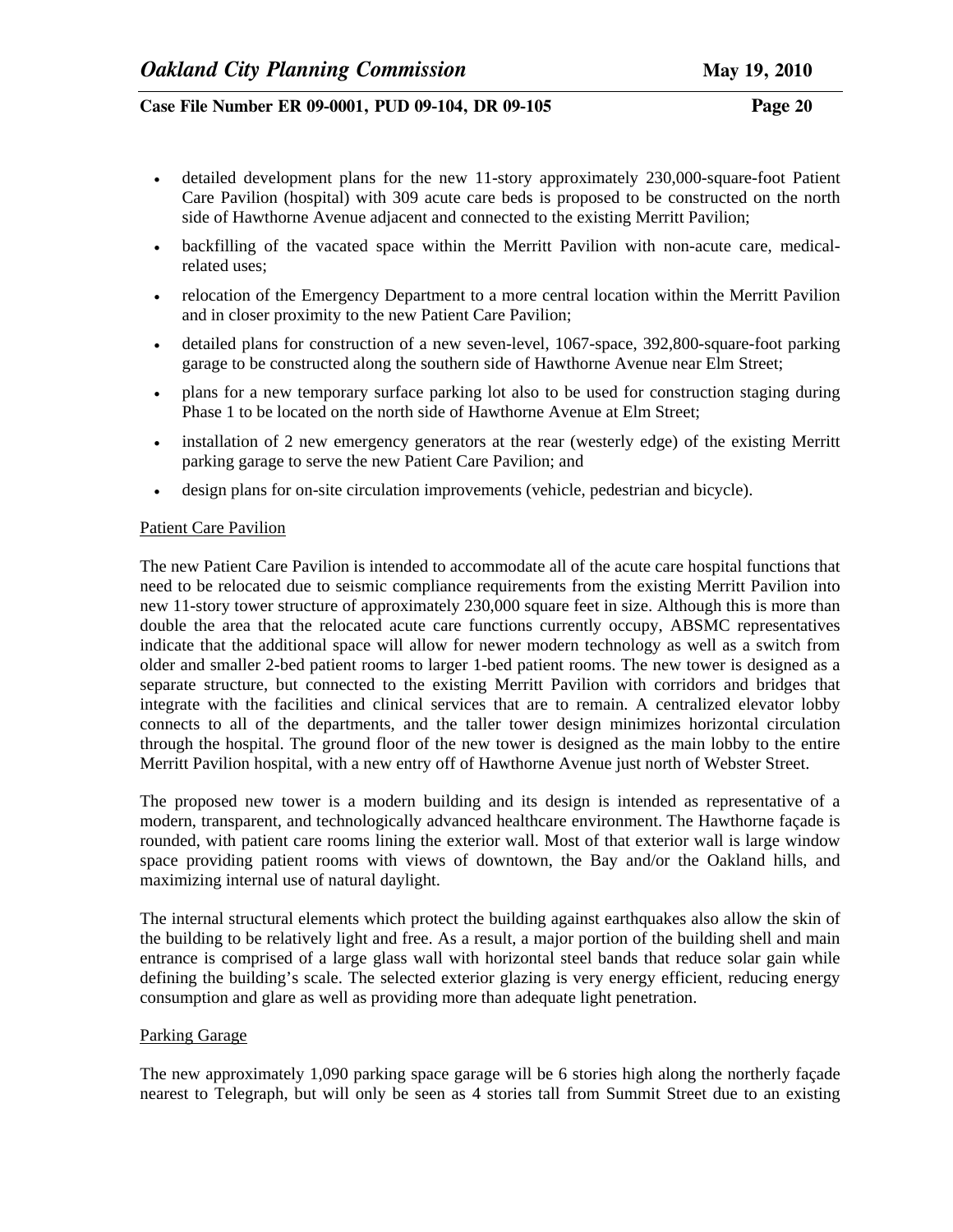steep grade change. Access to the garage will be from three driveway locations off of Hawthorne/Elm Street, off Elm just north of Summit, and off Summit Street through the exiting Providence parking garage. The designs for the garage reflect its fundamental functionality as an open-air concrete structure screened by trellis walls and vines.

### Landscape and Open Space

The key objectives of the landscape design for the ABSMC campus are to:

- improve pedestrian accessibility throughout the campus by addressing steep grades that exist within the site,
- enhance site sustainability by utilizing native plant species and plants that have low water requirements;
- create a new heart to the campus that will assist in way-finding, provide identity, and form a healing environment; and
- provide safe 24 hour access for pedestrians from the garage to the hospital.

ABSMC believes that landscape design plays an integral role in delivering state of the art health care for its community. The significant new green space created along Hawthorne Avenue leading up to the central plaza was designed to promote a healing environment for patients and to achieve numerous sustainability goals with native planting and efficient irrigation systems

Accessible pedestrian connections, particularly between the new garage and the new Patient Care Pavilion also make numerous other site improvements (such as making the existing elevated garden at Hawthorne Avenue and Summit Street) more accessible, new landscape corridor along Hawthorne and new landscape entry to the proposed garage from Telegraph Avenue.

#### FDP Revisions in Response to Design Review Comments

The Design Review Committee (DRC) first reviewed the conceptual plans for the Phase 1 FDP in April of 2009. At that April 2009 meeting the DRC had very limited comments on the proposed design of the Patient Care Tower, but did express some concerns and issues related to the parking garage. ABSMC responded to these concerns with certain changes and revisions to the plans, which were then recently presented back to the DRC in January of 2010. These changes include the following:

- Under the original proposal, the exterior materials on the north and east facades of the building (those portions of the new building most visible from I-580) were not of the same quality and aesthetic design as the facades which face internally into the campus. ABSMC has made changes to these building facades to change these materials from the previously proposed stucco to metal sheeting similar to that applied to the internally facing facades, making the overall design more cohesive and consistent.
- The original design plans for the parking garage had little articulation or architectural movement and was instead was regular and box-like in it overall massing. Under the current design the northwest corner of the garage (which is most visible from Telegraph Avenue Hawthorne Avenue) has been "notched-out" on the upper floors by stepping back the corner by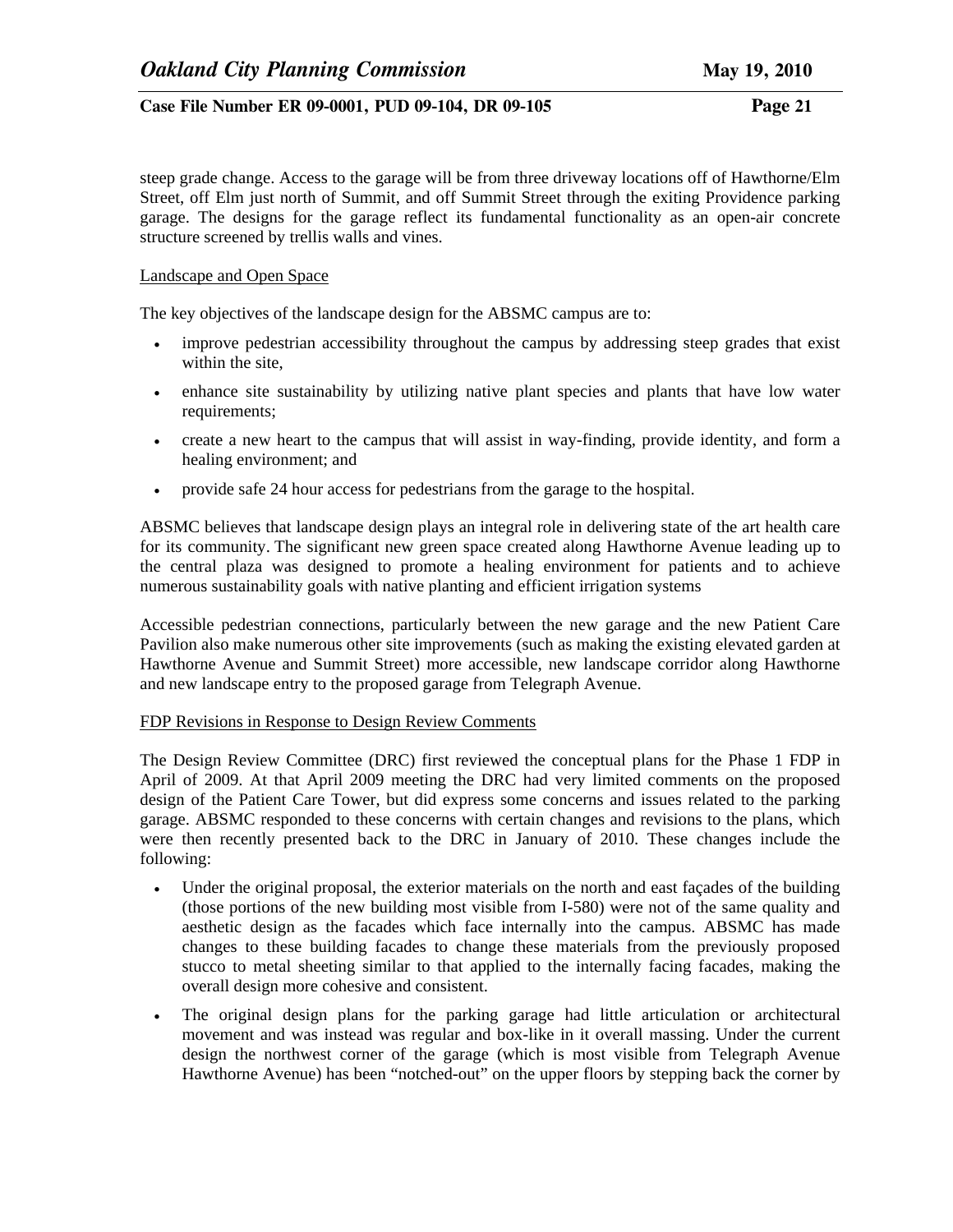one structural parking bay per floor, resulting a bit more articulation and movement but still retaining it generally functionality of design.

• The original circulation plan for the new Patient Care Pavilion included a driveway exit that would intersect at Hawthorne Avenue at a point askew from the existing Summit Street intersection, requiring a realignment of a portion of existing Summit Street. Due to several complications with this design, ABSMC now proposes to extend the driveway exit further west such that it intersects at a 90 degree angle with Hawthorne Avenue in direct alignment with the existing Summit Street/Hawthorne Avenue intersection, to be reconfigured as a 4-way stop allowing full movement out of the driveway. Because this driveway alignment would be required to cross over a portion of the underground Samuel Merritt Theater building, the driveway is proposed to be constructed as an at-grade "bridge", spanning across the underground building so that loads are not placed on the theater building's structural elements.

These design changes were presented to the DRC in February of 2010. At that meeting, the DRC voted  $2 - 0$  (with one absent) to forward the proposed design (as amended) to the full Planning Commission for consideration of approval. This vote was supplemented with the additional suggestion by staff that ABSMC hold additional meetings to further discuss certain design changes to improve the aesthetics particularly of the parking garage. These meetings were held and further design changes have been incorporated, including;

- In an effort to break up the horizontal massing of the parking garage façade as seen primarily from Telegraph Avenue and Hawthorne Street, the exterior materials of the garage have been supplemented with a number of colored and perforated metal screens which irregularly checker-board across the façade. These screens serve to visually break up the long horizontal spans of parking decks and provide greater variety and visual interest.
- The view of the parking garage from Telegraph Avenue will be screened with construction of a densely landscaped parking lot entry from Telegraph Avenue. The entry will include a landscaped median and tall tree species which will serve to shield views of the garage from vantage points along Telegraph.
- The architectural design of future phase development of the Samuel Merritt University expansion building at the corner of Hawthorne/Elm will be conditioned upon a maximum setback intended to bring the façade of this future building to the street edge and to include some type of architectural feature (such as a bell tower or monument tower) to mark this location as a gateway entrance into the campus. These design conditions **(**see **Attachment E:**  Conditions of Approval**)** are intended to off-set or compliment the wide landscape buffer on the opposite side of Hawthorne along the parking garage, which although perhaps appropriate as an internal campus aesthetic, is distinctly different from the more regular urban street edge character of the surrounding neighborhood.
- An additional condition of approval **(**see Attachment E) shall be added requiring the landscape improvements proposed to be implemented within the public right-of-way along Hawthorne in front of the new Patient Care Pavilion and the garage to be carried down the full length of Hawthorne Street to Telegraph Avenue.

## Staff Recommendations

Staff believes that the proposed Preliminary Development Plan for the ABSMC campus and the Final Development Plan for Phase 1 improvements, with the additional changes and conditions of approval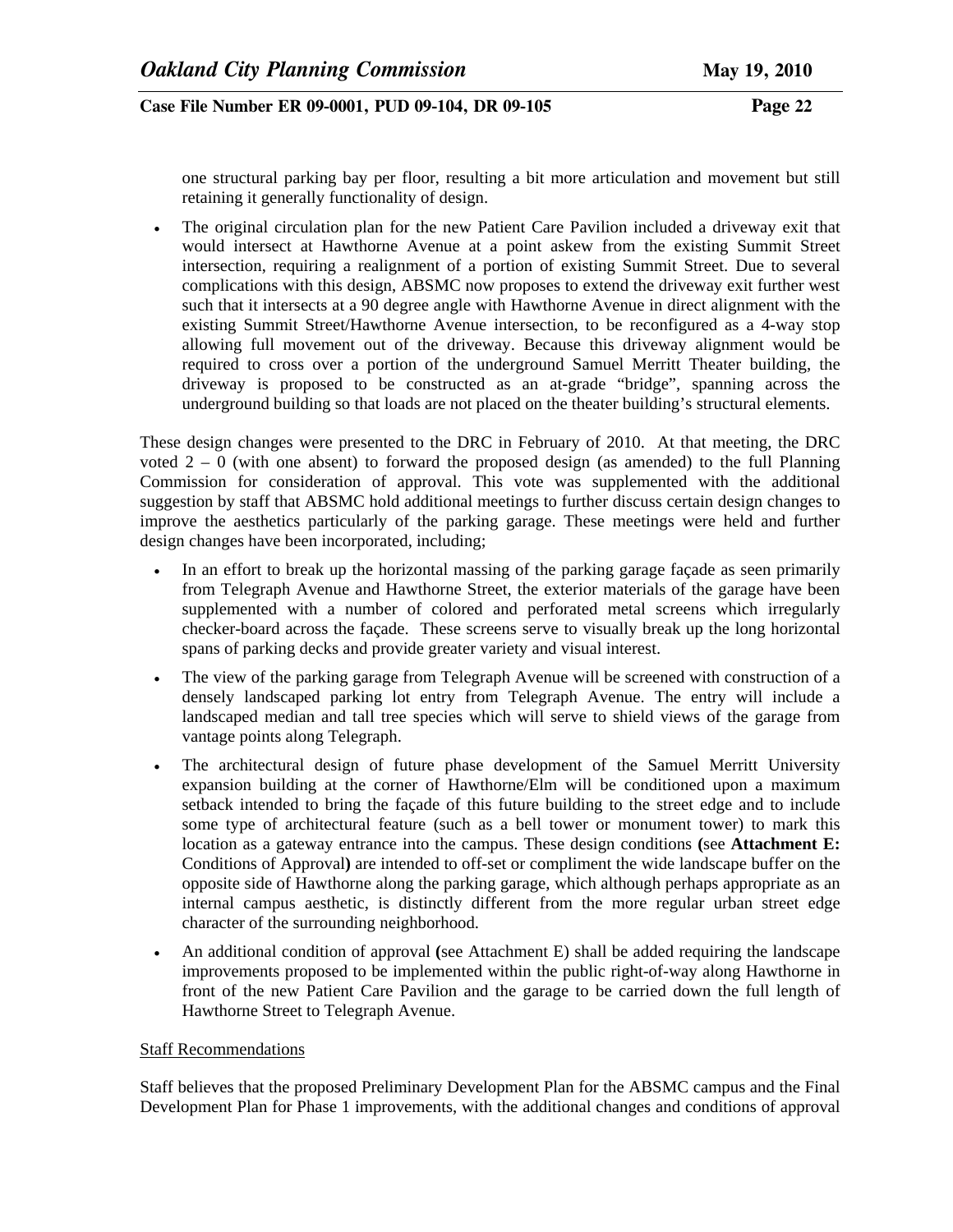as described above **(**see Attachment E), conform to all of the conditions imposed under Sections 17.142.060 and 17.140.030 of the Planning Code as well as to the planned unit development regulations of Chapter 17.142 **(**see **Attachment F**: Project Approval Findings).

- The location, design, size, and uses are consistent with the Oakland General Plan and zoning ordinance;
- The development is well integrated with its surroundings;
- Traffic generated by the development can be accommodated safely and generally without causing substantial new congestion on major streets and will avoid traversing other local streets;
- The new facilities will be adequately served by existing public facilities and services;
- The design will result in an attractive, healthful, efficient and stable environment for living, shopping, or working, the beneficial effects of which environment could not otherwise be achieved under the zoning regulations;
- The development will be well integrated into its setting, will not require excessive earth moving or destroy desirable natural features, will not be visually obtrusive and will harmonize with surrounding areas and facilities, will not substantially harm major views for surrounding residents, and will provide sufficient buffering in the form of spatial separation, vegetation, topographic features.

# **OFF STREET PARKING - MINOR VARIANCE REQUEST**

The current total available parking supply on the ABSMC campus is 2,729 parking spaces. Of the total number of parking spaces 1,523 spaces are owned by ABSMC, 189 spaces are leased by ABSMC, 477 spaces are located in the West Garage (which is owned by the City of Oakland and operated by ABSMC), and 540 spaces are located on the street. Of this total, 1,712 current spaces would be considered off-street spaces. This calculation does not include the City-owned West Garage on  $30<sup>th</sup>$  Street, which contains 477 parking spaces. The West Garage is not included in the calculations for Code-required off-street parking supply because the City, as the owner of the West Garage, has not executed an agreement with ABSMC guaranteeing that the garage will be maintained for use by ABSMC, nor is there any permanent reservation for the use of that garage by ABSMC activities. Given existing uses within the current campus, the Code requirement for off-street parking would be for 1,898 spaces compared to the supply of 1,712 spaces, or a 186-space current deficit.

Based on Planning Code parking requirements (Planning Code Chapter 17.116), Phase 1 would require an additional 298 new off-street parking spaces. Phase 1 improvements include a new 1,067 space parking garage and a new surface lot of 69 parking spaces. As some parking will be lost with the demolition of a number of buildings, Phase 1 will result in a net increase of 814 new off-street spaces, well exceeding the Code requirements for Phase 1 (by 516 spaces) and more than off-setting the current deficit, leaving a surplus of 330 off-street spaces. No off-street parking variance is required for Phase 1 implementation.

Based on Planning Code parking requirements the future phases will require an additional 579 offstreet parking spaces. However, the project is not proposing to construct any additional off-street parking as part of future phase development. Furthermore, there will be a loss of 109 off-street parking spaces to accommodate future phase buildings. Combined with the 298 off-street spaces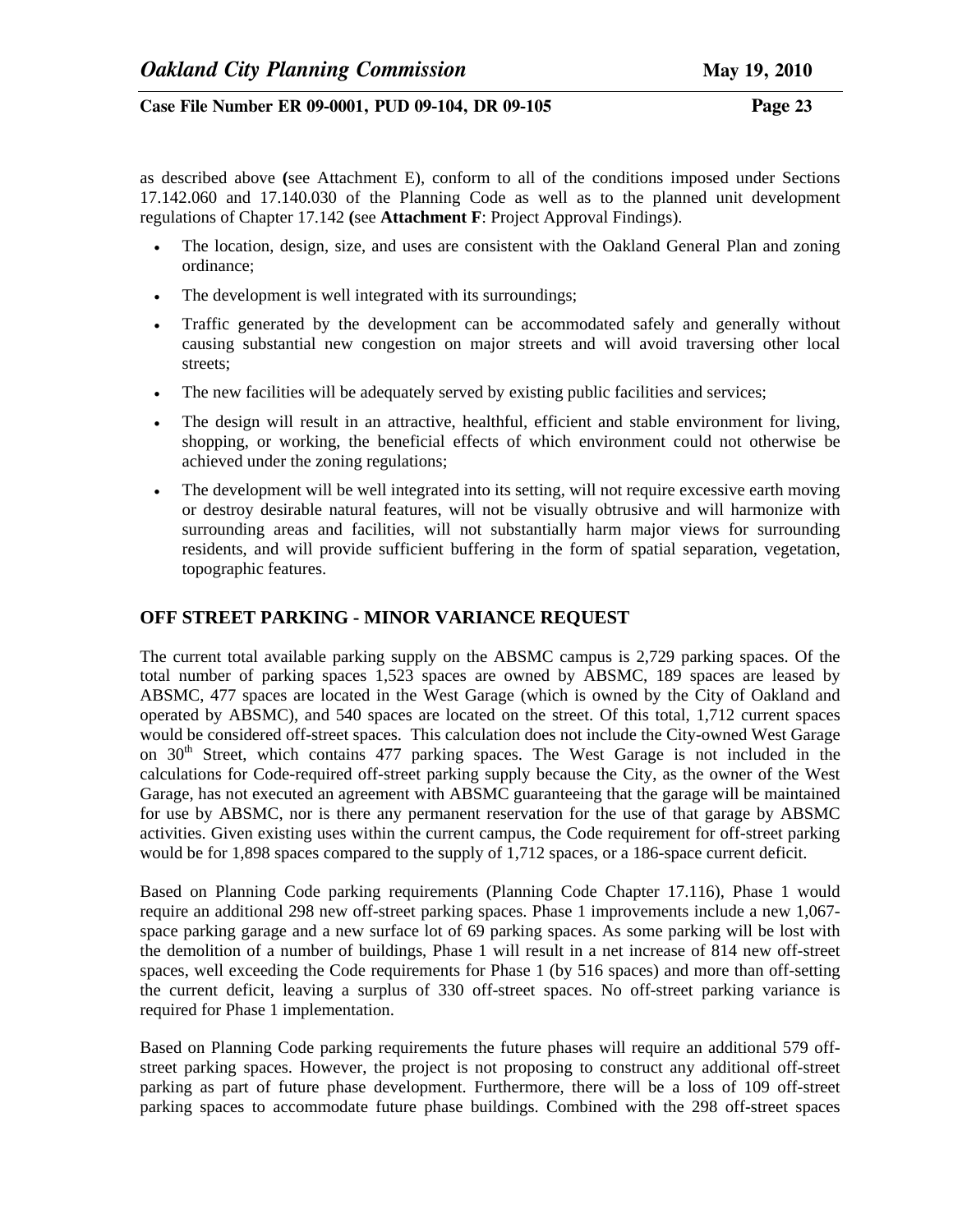required under Phase 1 the project has a total Code requirement of 877 off-street parking spaces at project build-out. The project only proposes to provide a net increase of 705 new off-street spaces at buildout (an increase of 814 off-street spaces under Phase 1, less 109 off-street spaces removed under future phases), resulting in a Code required parking shortfall of 172 spaces. Added to the current Code deficit of 186 spaces, the campus will have a total deficit of 358 off-street spaces at buildout compared to Planning Code requirements. Thus, ABSMC has applied for a minor parking variance for the shortfall of 358 off-street parking spaces.

#### Staff Recommendation

Section 17.142.010 of the Planned Unit Development regulations provide flexibility in the application of certain regulations (including off-street parking requirements) in a manner consistent with the general purposes of the zoning regulations, thereby promoting a harmonious variety of uses, the economy of shared services and facilities, compatibility with surrounding areas, and the creation of attractive, healthful, efficient, and stable environments for living, shopping, or working. Although staff is reluctant to recommend such a large variance from the Planning Code requirements for offstreet parking, there are several reasons why such a variance should be granted **(**see Attachment F: Project Approval Findings):

- In general, the supply of available parking is one of the key factors in considering whether to drive or take alternative forms of transportation. A large and easily accessible supply of parking tends to promote single occupancy vehicle driving, whereas expensive or less available parking supply tends to lower driving rates. In keeping with the City's Transit First policies, staff's objective is to keep the overall parking supply limited in an effort to reduce driving, but not so limited as to create a parking problem on campus that may spill over into the adjoining neighborhood.
- As discussed above under Transportation Demand Management, the goal of the TDM Plan is to reduce single-occupancy vehicle (SOV) trips in the long-term by 20% from the current baseline mode split. A 20% reduction in the current SOV rate would result in the removal of 522 vehicles from the campus. A reduction in 522 vehicles on campus during the day would result in a commensurate reduction in the demand of approximately 580 peak mid-day parking spaces. Given the identified deficit of 358 parking spaces at buildout as compared to Code requirements, if the TDM Plan succeeds in achieving a 20% reduction in the current SOV rate it would fully compensate for the campus-wide off-street parking deficit under the Planning Code. As indicated in the Environmental Review portion of this staff report, Nelson\Nygaard (the primary TDM consultants) believes that the TDM Program established for the campus is capable of reducing the baseline SOV rate by 20%, and monitoring of that goal will occur through an annual reporting program.
- Although the West Garage is not considered eligible under the Planning Code as creditable against off-street parking requirements (it is currently owned by the City with no formal agreement guaranteeing its permanent use for the Medical Center), it is possible that this parking garage will continue to be used primarily by ABSMC staff, visitors and patients regardless of its present or future ownership. The garage contains 477 parking spaces that are conveniently located immediately adjacent to the campus and that may not be convenient enough to serve any significant parking demand that may be generated by future development along the Broadway/Valdez corridor.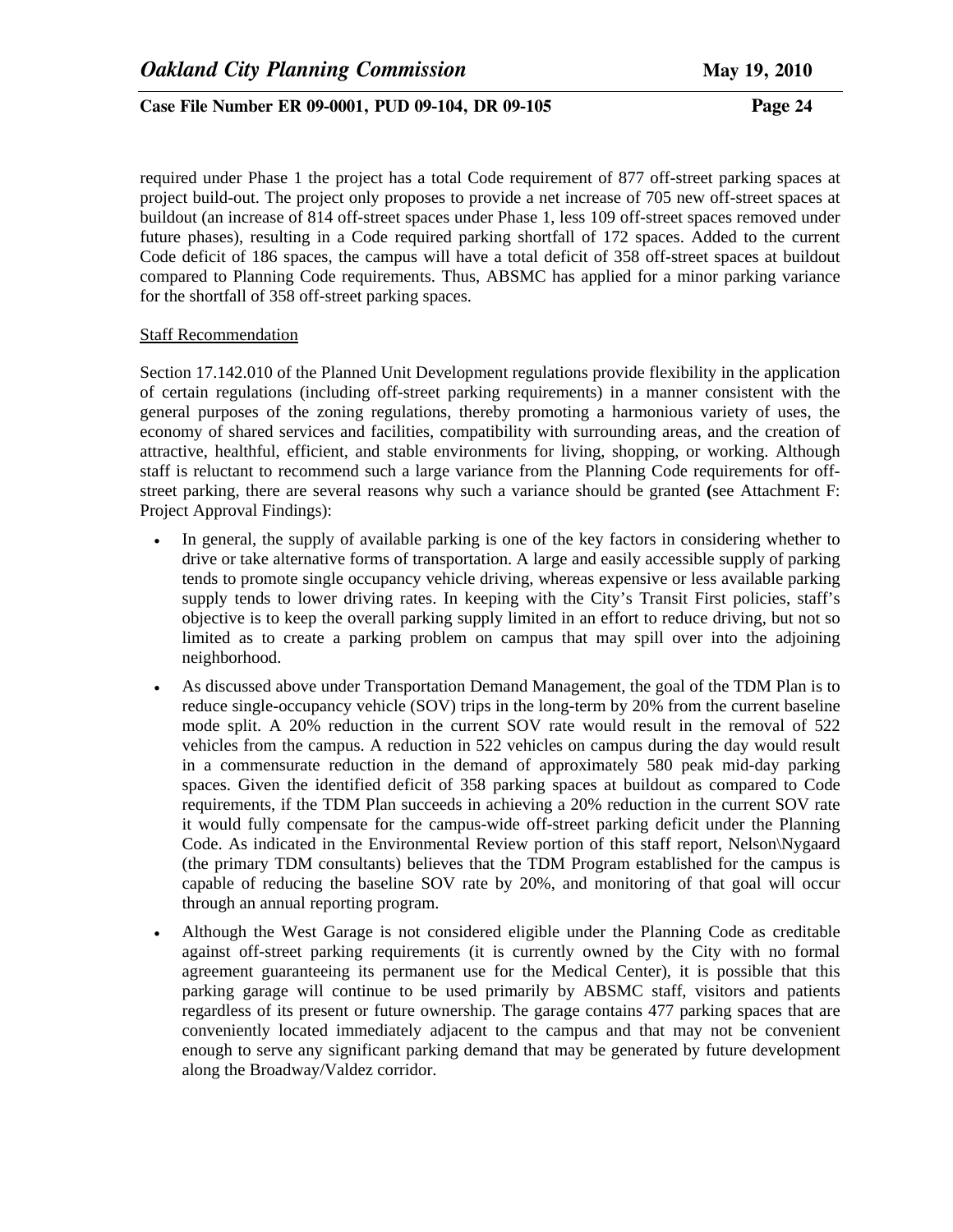• The EIR evaluated a number of project alternatives that would be capable of increasing the total parking supply at buildout by adding more parking to the future phase construction. While not currently proposed, future phases of the project could be conditioned upon demonstrated proof that the TDM Plan is working adequately enough to off-set parking demand, and if not then additional parking would be required as part of the consideration of Final Development Plans for future phases. A draft of this condition is included in Attachment E.

# **CONDITIONAL USE PERMIT FOR THE DEMOLITION OF BECHTEL HALL**

Bechtel Hall includes approximately 80 dormitory units which were used by students of Samuel Merritt University. The university ceased offering dorm rooms at Bechtel Hall for student use at the end of the 2008-2009 academic year. This decision was based on a number of factors, including the anticipated demolition of Bechtel Hall as part of the project.

Pursuant to the City's Planning Code Section 17.09.040, the dormitories in Bechtel Hall are considered rooming units and part of the City's housing stock. A Conditional Use Permit (Planning Code Chapter 17.134) is required for demolition of Bechtel Hall because of these rooming units. No tenant assistance programs would be required as part of the Conditional Use Permit because institutional living arrangements, such as Bechtel Hall, are excluded from these requirements (Chapter 17.10.110).

## Staff Recommendation

Staff recommends approval of the CUP for demolition of Bechtel Hall **(**see Attachment F: Project Approval Findings). Although demolition of these rooming units would result in the displacement of upwards of 100 students (assuming that the rooming units would again be made available by the University), displacement of 100 students would result in a less than 1% decrease in the current vacant housing supply and less than a half of 1% decrease to Oakland's entire rental housing.

# **OVERALL RECOMMENDATIONS:**

Staff recommends that the Planning Commission take the following actions to certify the EIR and approve the Project:

- 1. Adopt the CEQA findings for the Project, which include certification of the EIR, rejection of alternatives as infeasible, and a Statement of Overriding Considerations;
- 2. Approve the Transportation Demand Management (TDM) Plan and Greenhouse Gas Reduction Plan for the ABSMC, in compliance with City of Oakland Standard Conditions of Approval TRANS-1 and EIR Mitigation Measure AIR-8;
- 3. Approve the Planned Unit Development permit, including approval of the Preliminary Development Plan for the entire campus, and the Final Development Plan (including Design Review) for Phase 1 improvements;
- 4. Approve a variance to the City's off-street parking requirements for buildout of the Project; and to